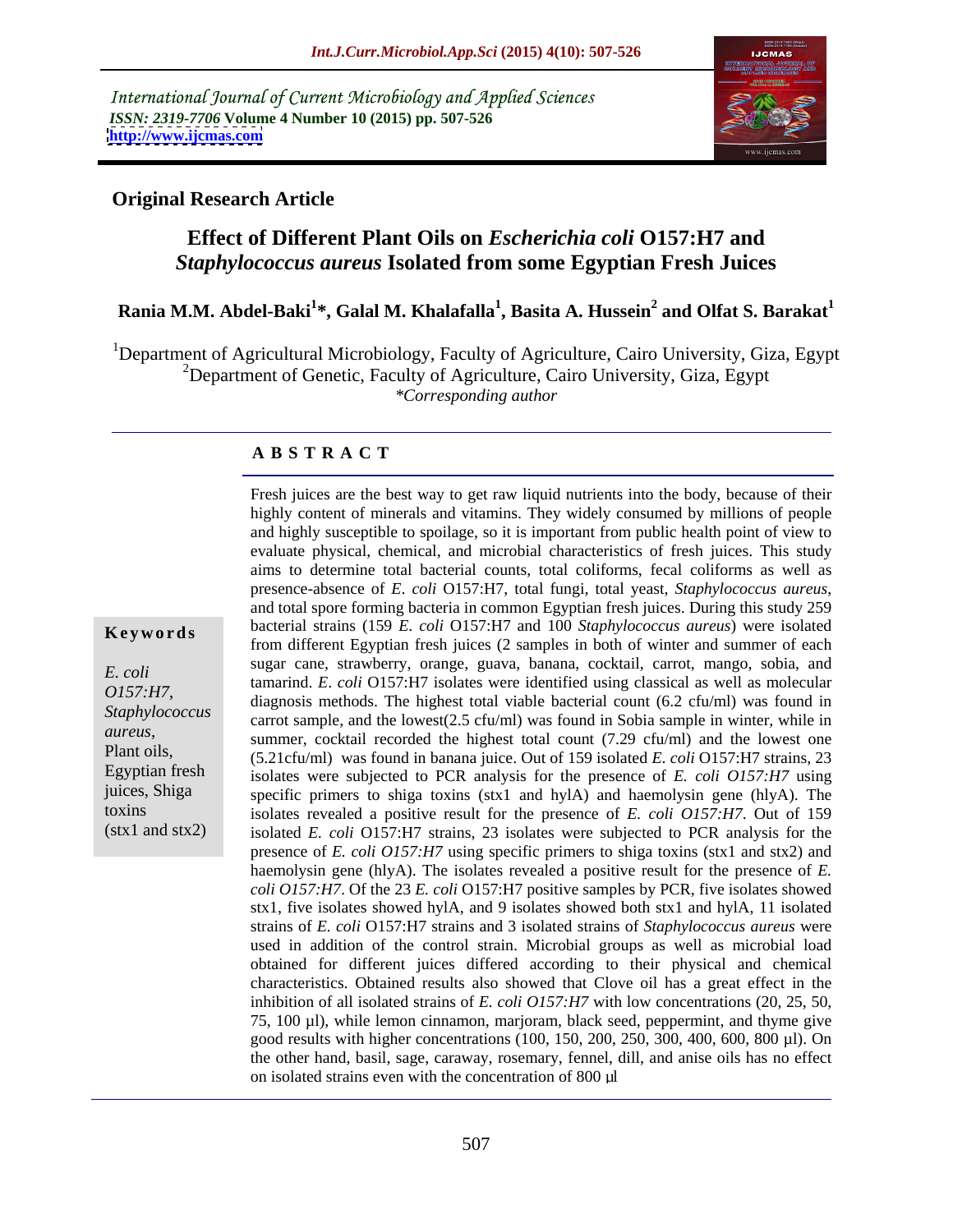Fresh juices, are highly susceptible to spoilage, in fact more so than whole fruit. Unprotected by skin or cell walls, fluid components are thoroughly mixed with air PCR technology. Specific primers for hlyA, and microorganisms from the environment. Thus, unheated juices are subject to rapid microbial, enzymatic, chemical and physical deterioration (Bates *et al.,* 2001). In developing countries, fruit and vegetable juices sold by street vendors are widely consumed by millions of people. These juices provide a source of readily available and affordable source of nutrients to many sectors of the population, including the urban poor. Unpasteurized juices are preferred by the consumers because of the "fresh flavor" attributes and hence, in recent times, their demand has increased. They are human diarrheal pathogens; several simply prepared by extracting the liquid and pulp of mature fruit and vegetables usually by mechanical means. The final product is an unfermented, clouded, untreated juice, ready for consumption (Durgesh *et al.,* 2008). Pathogenic organisms can enter fruits and vegetables through damaged surfaces, such as punctures, wounds, cuts and splits that occur during growing or harvesting. Contamination from raw materials and equipments, additional processing contaminants in fresh fruits because some conditions, improper handling, prevalence of unhygienic conditions contribute on these commodities while certain yeasts substantially to the entry of bacterial pathogens in juices prepared from these fruits or vegetables (Victorian Government Oliveira *et al.,* 2006; Nicolas *et al.,* 2007;

*E. coli* strains producing toxin are called Shiga toxin (Stx) -producing *E. coli* (STEC).S higa-toxin producing shiga toxin 1 (stx-1) and shiga toxin 2 (stx-2) (Manna, 2006). *E. coli* (STEC) also referred to as Verocytotoxic *E. coli* (VTEC) are currently

**Introduction considered** as important emerging Food borne bacterial pathogens of public health concern (Jordan, 2010). Since the mid 1980s, genome identification and selection have progressed rapidly with the help of stx1 and 2 genes were used for the detection of *E. coli* O157:H7 strain in beef, mutton and chicken (Kiranmayi and Krishnaiah, 2010). Therefore, molecular characterization of shiga toxigenic *E. coli* associated with raw meat and milk samples collected from Riyadh, Saudi Arabia (Al-Zogibi *et al.,* 2015) and unpasteurized fruit and vegetable juices (Hyun *et al.,* 2014).

> During the past 30 years *Escherichia coli* in addition to other enteric pathogens, has emerged as one of the most important human diarrheal pathogens; several outbreaks of food-borne infections due to *E. coliO157:H7* have been reported in different parts of the world, following consumption of unpasteurized apple cider and orange juices (Cheng *et al.,* 2002). Unpasteurized juice can be a vehicle for food borne diseases (Bull *et al.,* 2004). Fresh fruits are prone to fungal contamination in the field, during harvest, transport, marketing, and with the consumer. It is important to identify fungal moulds can grow and produce mycotoxins and moulds can cause infections or allergies (Tournas and Eugenia Katsoudas, 2005).

Department of Human Services, 2005; Condiments, and plant extracts have strong Durgesh *et al.,* 2008). properties. The antimicrobial activity of medicinal, preservative, and antioxidant these ingredients is attributed to their essential oils, which are lipophilic and penetrate through the membrane to the interior of the cell and perform the inhibitory activity at the target site (Zaika, 1998., Moushumi Ghosh *et al.,* 2007). Antimicrobials of animal (lactoperoxidase,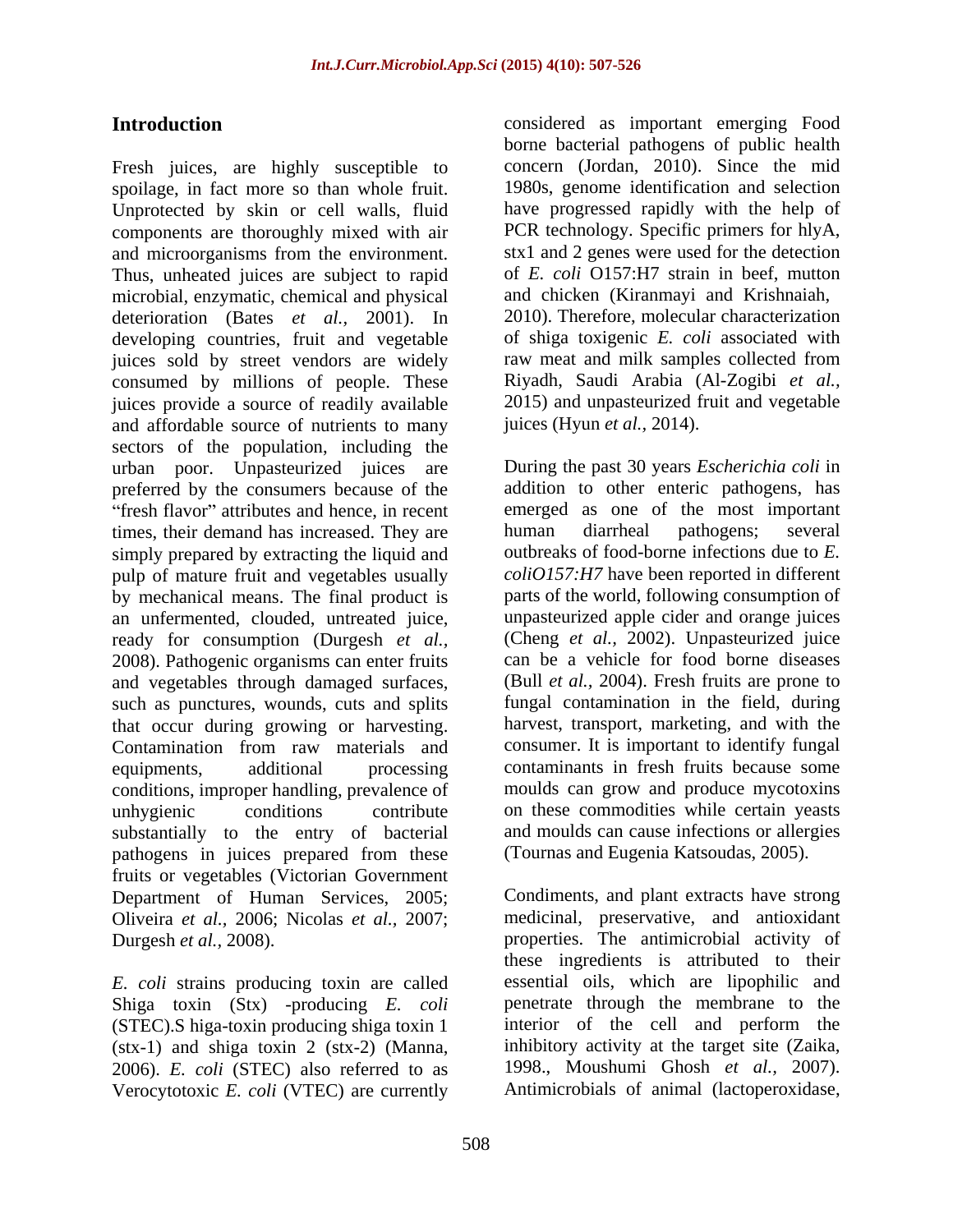lysozyme, and chitosan), plant (essential electrode, using Cole Parmer bench-top, oils, aldehydes, esters, herbs, and spices), high accuracy pen type pH meter with and microbial origin (nisin) can be used to temperature display model  $pH - 009(111)$ . effectively reduce pathogenic and spoilage While total soluble sugars were determined microorganisms in fresh-cut fruits and fruit juices (Rosa *et al.,* 2009), so we can use plant oils as a food additives which has an antimicrobial effect against microorganisms. Therefore this study aims to (a) determine total bacterial counts, total coliforms, fecal juices. (b) Identify isolated strains of *E. coli* and *Staphylococcus aureus* (as pathogenic

#### **Materials and Methods**

A total of 40 different fresh juices samples

35150) and *Staphylococcus aureus* (ATCC 13565) as a positive control strains were to Bergey's Manual of Systematic obtained from The National Research Bacteriology (Brenner et al., 2005), Center, Dokki, Giza, Egypt

**evaluation of juice samples** agar, Gelatin Hydrolysis Test, litmus milk,

## **Physical and chemical characteristics of**

Temperature and pH value were measured by Engineered system temperature fecal colifoms were determined in

using portable refractometer model RHB 0- 90.

### **Microbiological analysis**

coliforms as well as presence-absence of *E.*  physical characteristics were determined in *coli* O157:H7, total fungi, total yeasts, all juices samples i.e. determination of total *Staphylococcus aureus*, and total spore bacterial counts (T.C), presence-absence of forming bacteria in some Egyptian fresh *E. coli* O157:H7, total fungi (F), total yeast O157:H7 as well as *S. aureus* isolates using total spore forming bacteria (S.F) using plate specific culture media and classical count, while MPN technique was used for methods. (c) the Control of *E. coli* O157:H7 determination of total coliforms and fecal strains) using some plant oils. plant oils on *E. coli* O157:H7 as well as on Different microbiological (Y), *Staphylococcus aureus* (Staph), and coliforms. In addition, the effect of some *S.aureus* was investigated.

**Sampling Sampling** *n Sampling n n sampling n n n n n sampling n n n n n n n n n n n n n n n n n n n* (2 samples each of sugar cane, strawberry, determined using Potatoes dextrose agar orange, guava, banana, cocktail, carrot, medium at 25°C for 5 days (Barnett *et al.,* mango, sobia, and tamarind) were collected 2000), Fungi were determined using from different sites in Giza area in both Sabouraud Dextrose Agar medium at 25°C winter and summer. The same state of the state of the state of the state of the state of the state of the state of the state of the state of the state of the state of the state of the state of the state of the state of the **Microorganisms:** *E. coli* O157:H7 (ATCC using Baird-Parker Agar medium at 37 °C **Physical, chemical, and microbiological** Gram staining, Catalase test, Simon citrate **fresh juices** mannitol, sorbitol, and mannose), while Total bacterial counts and total spore nutrient agar medium at 30°C for 24–48 hr (Downes and Ito, 2001),Yeasts were *Staphylococcus aureus* was determined for  $24-48$  hr (Horwitz, 2007). to Bergey s Manual of Systematic Bacteriology (Brenner *et al.,* 2005), biochemical tests were performed to confirm and identify *Staphylococcus aureus* i.e. agar, Gelatin Hydrolysis Test, litmus milk, starch hydrolysis, various sugar fermentation tests (lactose, fructose, sucrose, Coagulase test were performed according to MacFaddin (2000), and total coliforms and fecal colifoms were determined in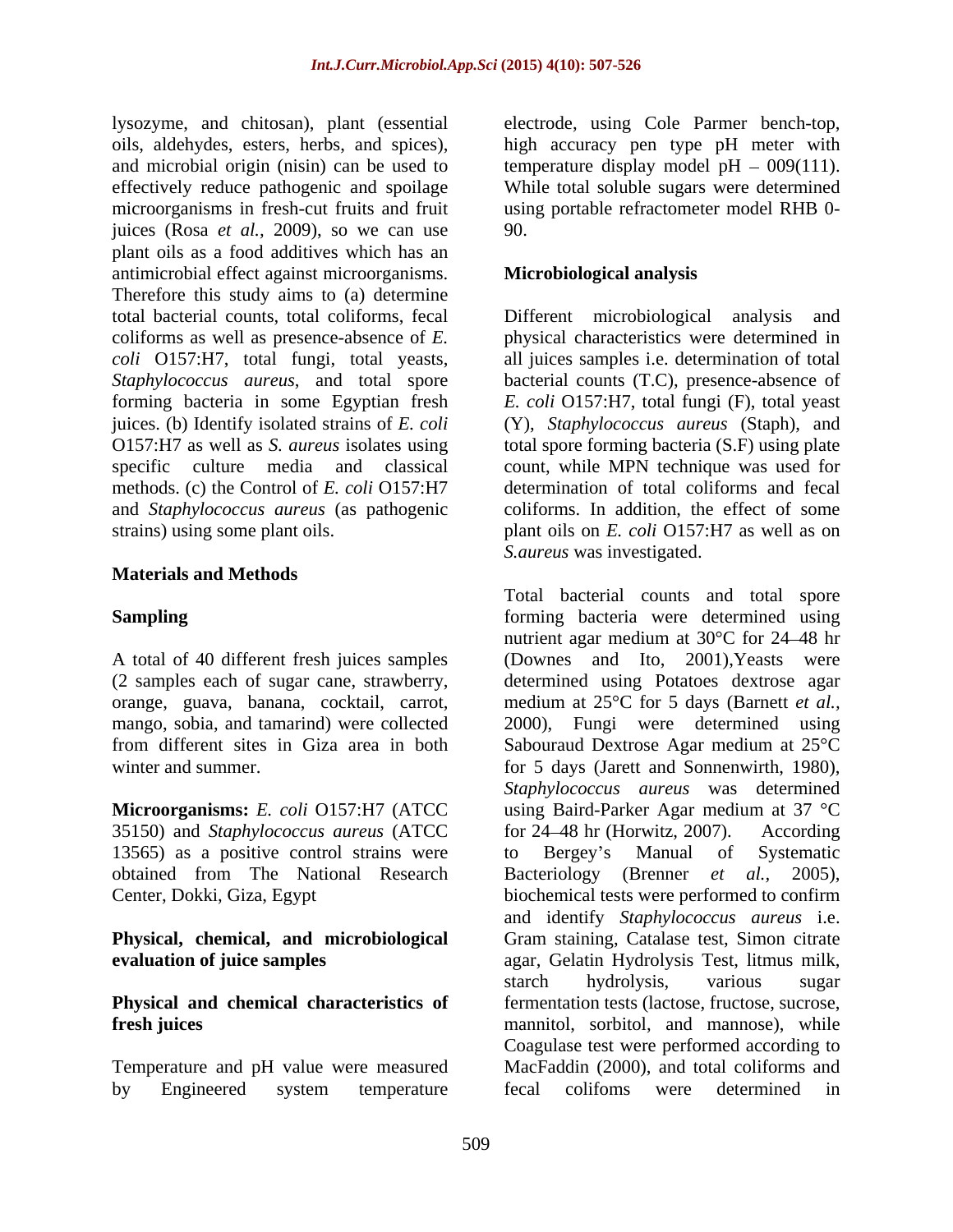MacConkey broth medium (Holt and Krieg, colorless colonies on MacConkey agar 1994) using the most probable number technique (MPN) at 37°C for 24 48 hr for 18 to 24 h at 37°C were presumptively total coliforms while, were incubated at identified as *E. coli* O157:H7 and were 44.5°C for 24 48 hr for total fecal examined by gram staining and catalase test coliforms. and subjected to PCR analysis using primers

#### **Morphological characteristics and biochemical tests for** *S. aureus*

Gram staining for isolated strains was carried out according to (Syndney and William, 1982). Catalase production was 1952), while carbohydrates fermentation

The bacteria isolates used in this study were collected from different juice samples. Each  $1x$  PCR buffer, 1.5 mM  $MgCl<sub>2</sub>$ , 2 mM of modified tryptone soya broth medium reagents from Promega Corp., USA), 10mM r.p.m.) for  $18-24$  h at  $37^{\circ}$ C. After 24 h cycler. enrichment aliquots of 100 µl were plated on to Eosine Methylene Blue agar medium identify isolates as Gram-negative enteric resolved by electrophoresis in a 1% agarose to test for sorbitol non-fermenting bacteria Ammar, 1996; Mabrouk, 2001). After 18 to System (BIO-RAD) (Kiranmayi and 24 h at  $37^{\circ}$ C, characteristic colonies from Krishnaiah, 2010). EMB agar (green-metallic colonies), and SMA agar were transferred onto Sorbitol **Antimicrobial activity of plant oils against** MacConkey agar medium supplemented with cefixime tellurite (Zadik *et al.*, 1993).<br>Sorbitol non-fermenting isolates which give Sorbitol non-fermenting isolates which give The antibacterial activity of 14 types of

supplemented with cefixime tellurite after specific. The set of the set of the set of the set of the set of the set of the set of the set of the set of the set of the set of the set of the set of the set of the set of the set of the set of the set of the set of the

#### **Molecular identification of** *E. coli* **O157:H7**

### **Preparation of DNA samples for PCR**

carried out according to (Clarke and Cowan**,** DNA was isolated from different samples was carried out according to (Harrigan, (2010). The isolates positive for *E. coli* 1998). *O157:H7* by PCR method were further **Isolation and identification of** *E. coli* (stx1 and stx2) using specific primers **O157:H7 from Juices**  (Table 1). An *E. coli* O157:H7 (ATCC **Procedure for isolation and identification** Research Center, Dokki, Giza, Egypt was **of** *E. coli* **O157:H7 from Juices**  used as known positive strain in PCR juice sample (25 ml) was enriched in 225 ml dNTPs, 2.5 U Taq DNA polymerase (all (mTSB) (Doyle and Schoeni, 1987; Hill *et*  primer and 25 ng template. Amplification *al.,* 1998) and incubated with agitation (120 was carried out in a Biometra thermal according to Kiranmayi and Krishnaiah examined for the presence of shiga toxins 35150) strain, obtained from National analysis. The amplification reaction was carried out in 20 µl total volume containing 1x PCR buffer, 1.5 mM  $MgCl<sub>2</sub>$ , 2 mM reagents from Promega Corp., USA), 10mM cycler.

(EMB) (Cunnif, 1995) to presumptively table 2. The amplification products were bacteria and *E. coli* (green-metallic colonies) gel containing ethidium bromide (0.5ug/ml) and on to sorbitol MacConkey agar (SMA) in 1X TAE buffer at 95 volts. PCR products (colorless colonies) (Abdul-Raouf and photographed using a Gel Documentation The amplification program was given in resolved by electrophoresis in a 1% agarose were visualized on UV light and System (BIO-RAD) (Kiranmayi and Krishnaiah, 2010).

## *E. coli* **O157:H7 and** *S. aureus*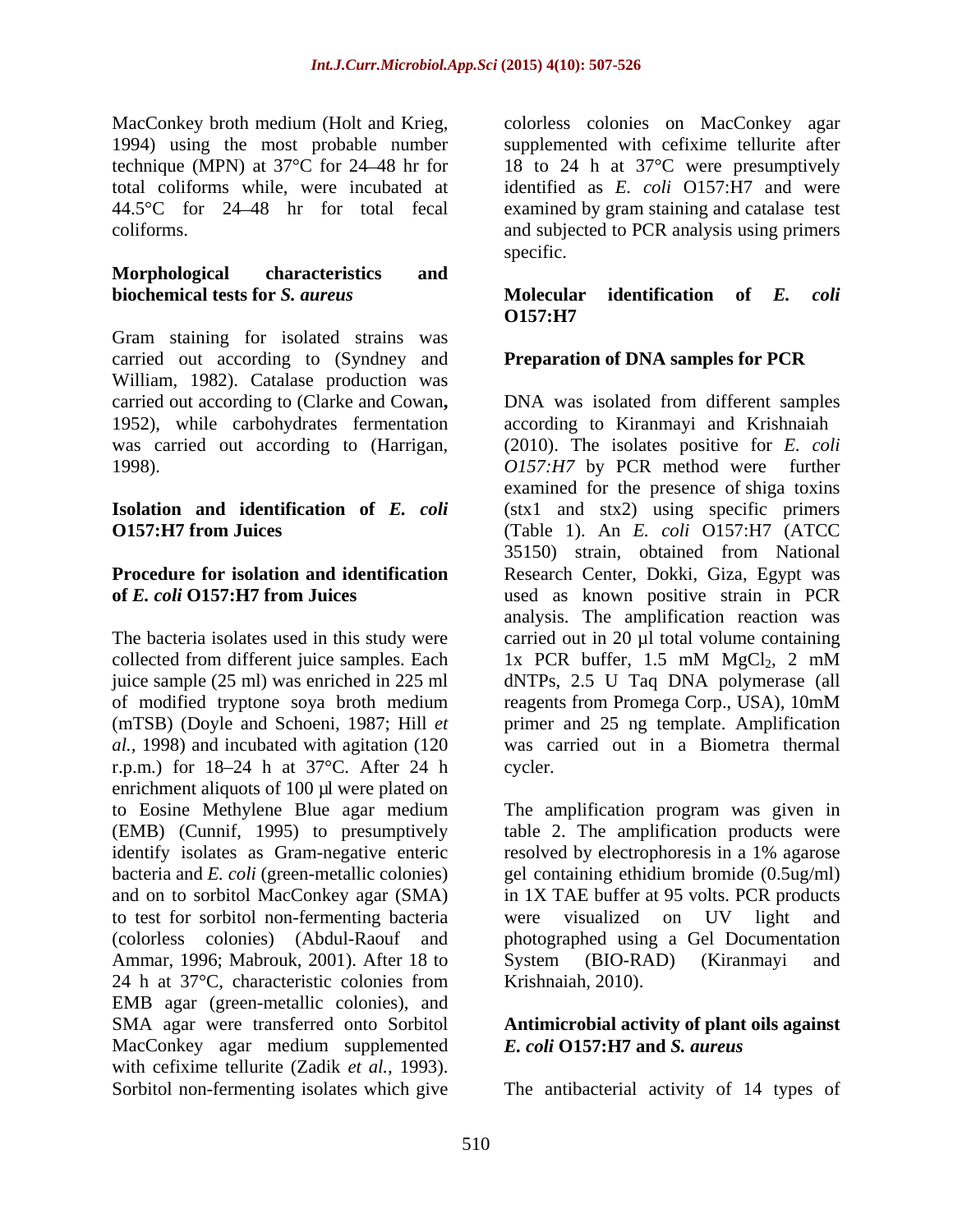plant oils (clove, lemon, thyme, Cinnamon, Results and Discussion Marjoram, Black seed, Peppermint, Basil, Sage, Caraway, Rosemary, Fennel, Dill, and **Physical, chemical, and microbiological** Anise) obtained from Orlane Egypt Company, Beni-Suef, Egypt, with different the cultures were incubated for 24h. O157:H7, total fungi, total yeasts, homogenous liquid suspension (Sivakami *et* 

of microorganisms. Wells were made on concentrations diluted with water ethanol solution 10% (1:1) 20, 25, 50, 75, 100, 150, without refrigeration, unhygienic 200, 250, 300, 400, 600, 800 µl of plant oils was loaded in the wells using a sterile solution10% (1:1) was used as a negative control for each plate. The plates were Tamarind juice gives a negative result for incubated for 24 hours at 37°C for each both total and fecal coliforms, perhaps the isolated strain. At the end of incubation lowest value of pH (2.8) in summer and period, the zone of inhibition was measured

was preceded by Assistat software (Silva lowest total bacterial count was recorded asand Azevedo, 2009).

### **Results and Discussion**

## **evaluation of fresh juice samples**

concentrations 20, 25, 50, 75, 100, 150, 200, In the present investigation, different 250, 300, 400, 600, 800 µl) against *E. coli* Egyptian fresh juices of sugar cane, *O157:H7* and *S. aureus* was performed by strawberry, orange, guava, banana, cocktail, agar well diffusion method (Bauer *et al.*, carrot, mango, sobia, and tamarind) were 1996). For inoculums preparation and assay microbiologically analyzed for different of antibacterial activity, nutrient agar microbial groups included total bacterial medium was used. Each of the bacterial counts, total coliforms, fecal coliforms as strains was inoculated in nutrient broth and well as presence-absence of *E. coli* Inoculums of each test strain was later *Staphylococcus aureus*, and total spore mixed thoroughly to provide a forming bacteria. Data obtained were shown *al.,* 2013). respectively. The high microbial load could The respective bacterial cultures were leading to contamination of extracted juices. poured into the nutrient agar medium and In addition lack of appreciation of basic poured respectively, for uniform distribution safety issues by vendors contribute to each agar plates using the sterile well include use of crude stands and carts, puncture or cork borer. Different unavailability of running water for dilution micropipette. Respective ethanol al., 2008). O157:H7, total fungi, total yeasts, in table 3 for summer and table 4 for winter be attributed to improper washing of fruits augmentation of such microbial loads. These and washing, prolonged preservation without refrigeration, unhygienic surroundings with swarming flies and airborne dust (Lewis *et al.,* 2006; Durgesh *et al.,* 2008).

(Neelam *et al.,* 2012). a positive result for *E. coli* O157:H7 after **Statistical analysis** Soya broth medium. The highest The data recorded in triplicate while juice (4.9 CFU /ml) in summer, while in presented as the means of the three winter the highest staphylococcal count (4.3 replicates and were subjected to ANOVA CFU /ml) was found in carrot and banana test. The statistical analyses of the data were juices. During summer months, the highest carried out by following two and three total viable bacterial count (7.29 CFU /ml) factors factorial experiment. Data analysis was recorded for cocktail juice, while the (2.9) in winter is the reason. However, gives enrichment of sample with modified Tryptic Soya broth medium. The highest staphylococcal count was found in Sobia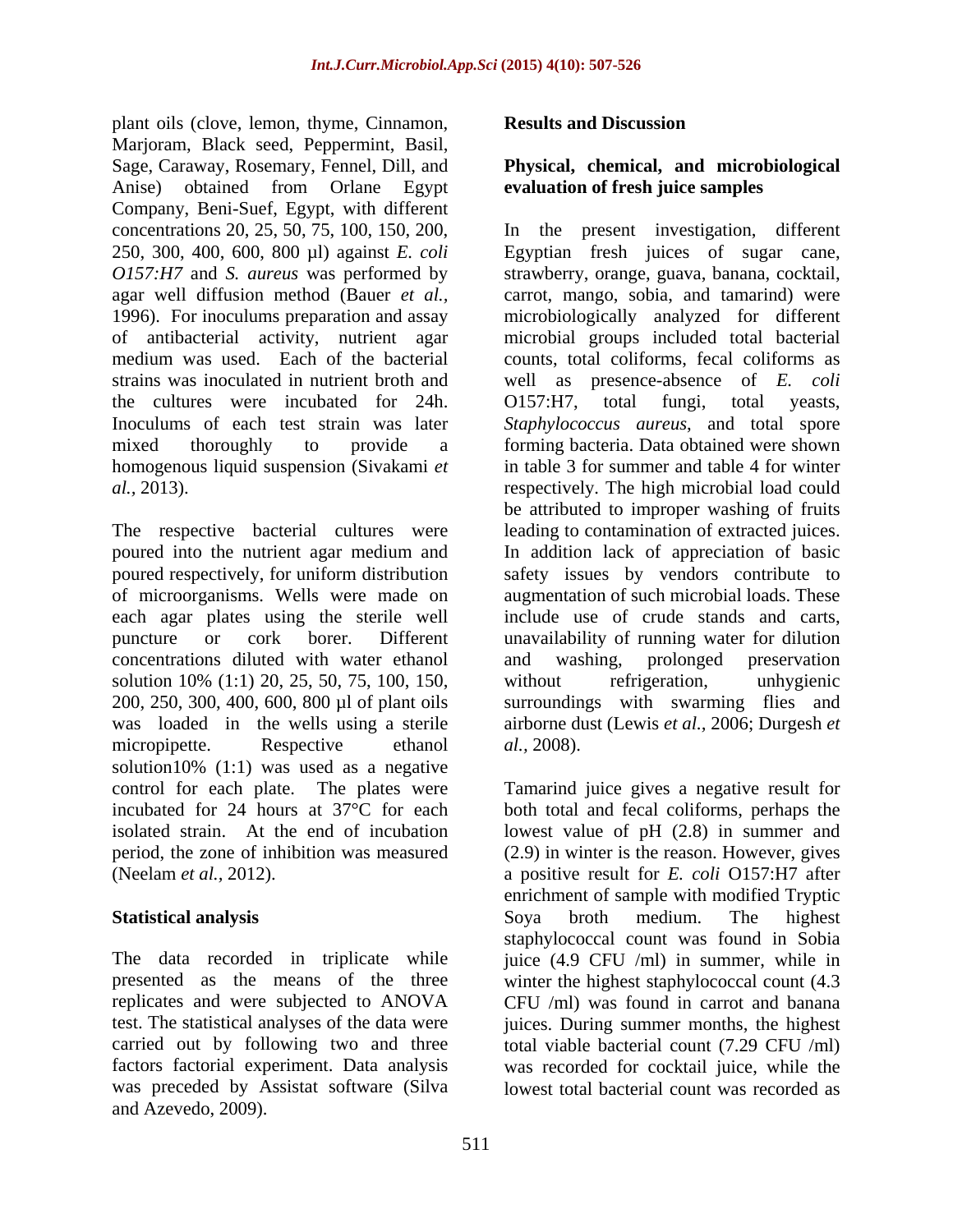(5.23 CFU /ml) for orange juice. The Studies of Shakir *et al.* (2009) on mango maximum value of pH (5.42) was in sobia

The highest total viable bacterial count (6.2 mathogenic bacterial counts were count was recorded as  $(2.5 \text{ CFU } / \text{ml})$  for of water used for dilution. They (6.51) was in carrot juice, this was in decrease to 4.9cfu/ml. *E. coli O157:H7* was coliforms (7.15 MPN/100 ml), and higher than that recorded in winter, which in a sugarcane juice, while found the indicates to the effect of high temperature on highest total

total coliforms as well as fecal coliforms CFU /ml). Many of juices showed the as poor quality of water source used. coliforms, *E. coli*, *S. aureus* and *Vibrio*  juice followed by carrot juice showed high microbial counts consistent with pH

juice, the minimum value of pH (3.77) was count  $(8.00\times10^3 \text{ -}8.05\times10^8 \text{ CFU }/\text{ml})$ , total in Strawberry juice. coliforms (1100 - >2400 MPN/100 ml), Table 4 shows the microbiological quantity and total fungi  $(1.05\times10^{2} - 8.05\times10^{4} \text{ CFU})$ of Egyptian fresh juices in winter. /ml). The investigation of Joy *et al.* (2006) CFU /ml) was recorded for Carrot juice significantly high in orange followed by sample, while the lowest total bacterial mango. Perhaps attributable to the quantity Sobia sample. The maximum value of pH reported the mean total viable count (24.4 accordance with the maximum value of total ml), and Pathogenic *E. coli* (3.9 CFU/ml) count. The minimum value of pH (2.90) was in orange juice, while in mango juice was in tamarind which may cause total count to total viable count (10.6 cfu/ml), total proved its presence in all samples except for pathogenic *E. coli* (2.2 CFU /ml). Studies of mango and tamarind. Data obtained from Rashed *et al.* (2013) reported that the tables 3 and 4 showed that the total count highest bacterial load  $(2.8x10<sup>7</sup>$  CFU /ml) recorded for juices samples in summer was from vendor fruit juice sample was found total bacterial count.  $(8.99x10^5 \text{ CFU } / \text{ml})$  was recorded for All types of juices give a positive result with Strawberry juices  $(4.5\times10^3$  and  $1.45\times10^4$ except on tamarind juice. This may indicate presence of coliforms, since the highest to unsanitary conditions, unhygienic coliform count  $(1.58x10^6 \text{ CFU } / \text{ml})$  was practices during or after production as well recorded for sugarcane and  $(3.6x10<sup>4</sup>$  CFU Durgesh *et al.* (2008) showed occurrence of reported the presence of fecal coliform high microbial loads consisting of number  $(7.95x10^2 \text{ and } 1.95x10^2 \text{ CFU } / \text{ml})$  in two of pathogens like coliforms, fecal Sugarcane juices samples. Studies of Ankur *cholerae* in freshly squeezed juices of count of 38 samples of juices of pineapple, sugarcane, lime and carrot. Sugarcane sweet lime and vegetable juices (carrots) values of 5.4 and 6.2 which do not affect the range of log of 3-4 in almost all the the survival of pathogens adversely. In samples tested. The presence of fecal contrast, lime juice with pH 2.3 showed coliforms in range of log of 3 indicates use much lower total viable count ranging of contaminated water during handling and between logs 0–8.2. washing etc. Studies of Andres *et al.* (2004) juice showed that the mean total viable  $3$  -8.05×10<sup>8</sup> CFU /ml), total fecal coliforms  $(7 - >2400$  MPN/100 ml), <sup>2</sup>**-** 8.05×10<sup>4</sup> CFU on mango and orange juices indicated that pathogenic bacterial counts were of water used for dilution. They CFU /ml), total coliforms (9.48MPN/100 coliforms (7.15 MPN/100 ml), and  $^7$  CFU /ml) in a sugarcane juice, while found the staphylococcal count packed orange fruit juice and in two 3 and  $1.45 \times 10^4$ and  $1.45\times10^4$ 4 Strawberry juices  $(4.5 \times 10^3$  and  $1.45 \times 10^4$ <br>CFU /ml). Many of juices showed the  $6$  CFU /ml) was  $4$  CFU /ml) in orange juice samples. Also they  $2$  CFU /ml) in two *et al.* (2009) showed that the total viable were in the range of  $2.0x10^4 - 4.6x10^6$  $4.6x10^6$ CFU/ml. The total coliforms count was in reported the presence of coliform in fruit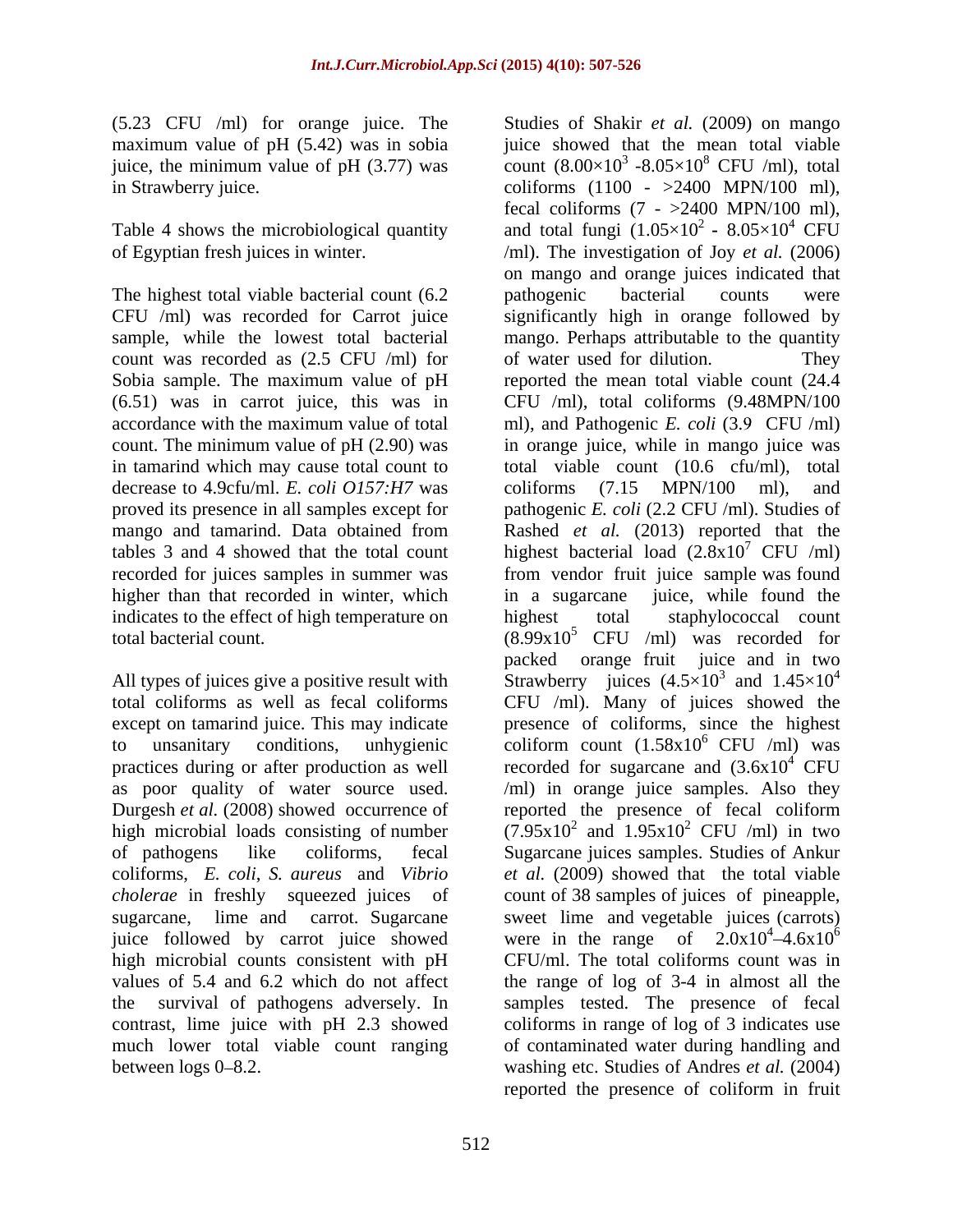juice which is not allowed by safe food all samples were contaminated with juice preparation can be a major source of microbial contaminants including were contaminated with confirmed E. coli. pathogens (Tsiga *et al.,* 2008).

Proposed sources of contamination of fruit Morphological characteristics and used for juice have included the use of fallen fruit that has been in contact with contaminated soil, water, sewage or manure, Out of the 100 coagulase positive *S.aureus* use of contaminated water in washing or isolates, 24 isolates were subjected to Gram processing fruit, and contamination at the staining, catalase test, gelatin hydrolysis test, point of consumption (Vojdani *et al.,* 2008). litmus milk, and various sugar fermentation

Bello *et al.,* (2014) studied different juices and showed that Yeast count was  $3.5x10^4$  shown in table 5. CFU /ml in orange juice. Mean total coliform count  $1.5x10^4$  CFU /ml was in **Isolation and identification of** *E. coli* orange juice. The investigation of Javid *et al.,* 2013 showed that total count were in the range of 9 x  $10^9$ –4 x  $10^4$  CFU /ml, while the **Molecular identification** total coliform were in the maximum value 210 ml as MPN index for sugarcane juice PCR amplification of the genomic DNA and lowest 9.0 ml as MPN index were from the 23 *E. coli* O157:H7 isolates as well calculated for orange juice. Total coliform as two controls (positive and negative), 5 Bacteria were absent in orange and lemon strains showed stx1 (Fig. 1) 5 strains showed Juice, while apple, banana, mango and hylA (Fig. 2), and 9 strains showed both sugarcane juices were positive for presence of total coliforms 15, 23, 9.0 and 93 ml as MPN index respectively. *E. coli* were In this study the majority of strains of *E. coli* present in apple, banana, mango, and O157:H7 equally produce Stx1 and Stx2 sugarcane juice, while it was absent in compared with (Law, 2000) which reported orange and lemon juices. The yeast and that the majority of strains of *E. coli* mould  $4 \times 10^5$ ,  $3 \times 10^6$ ,  $3 \times 10^4$ ,  $7 \times 10^5$ ,  $6 \times$  0157:H7 produce Stx2, some produce both  $10^4$  and 45  $\times 10^8$  CFU /ml were found of Apple, Banana, Mango, Orange, Lemon and Sugarcane juice respectively. Studies of presence of *E. coli* O157:H7 in both Stx1 Javed *et al.* (2015) on sugarcane juice and Stx2 genes which are similar to (Reza showed that in all the localities the street and Sakineh, 2013) investigation. It vended sugar cane juices remained indicated that among 47 confirmed bacteria hygienically poor as indicated through high with antiserum, 2/13 %, 14/92 %, 29/57%, bacterial load i.e. 4 x  $10^2 - 3$  x  $10^7$  CFU/ml. 53/38% were related to spinach, vegetable,

consumption standard. Water used for coliform bacteria ranged from 46 to 1100 coliforms, faecal coliforms, faecal streptococci, etc (Tasnim *et al.,* 2010). Fruit contaminated with yeast and mould. Total juices contaminated at any point of coliforms were present in all analyzed ice processing could be the source of infections samples whereas confirmed *E. coli* was MPN/ml. Seventy five percent of samples were contaminated with confirmed *E. coli*.<br>All the examined samples were present in 37% of samples.

#### **Morphological characteristics and biochemical tests for** *S. aureus*

 $\frac{4}{100}$  shown in table 5 tests (lactose, fructose, sucrose, mannitol, sorbitol, and mannose). Obtained results are shown in table 5.

# **O157:H7 from Juices**

### CFU /ml, while the **Molecular identification**

stx1 and hylA as shown in table 6.

and 45  $x10^8$  CFU /ml were found of Stx1 and Stx2, and a few produce Stx1 only. safe food<br>sued of coliform bacteria ranged from 46 to 1100<br>sued of coliform bacteria ranged from 46 to 1100<br>or outer Where the examined with confirmed *E* coli.<br>including were contaminated with confirmed *E* colif.<br>point Isolated strain from carrot juice showed and Sakineh, 2013) investigation. It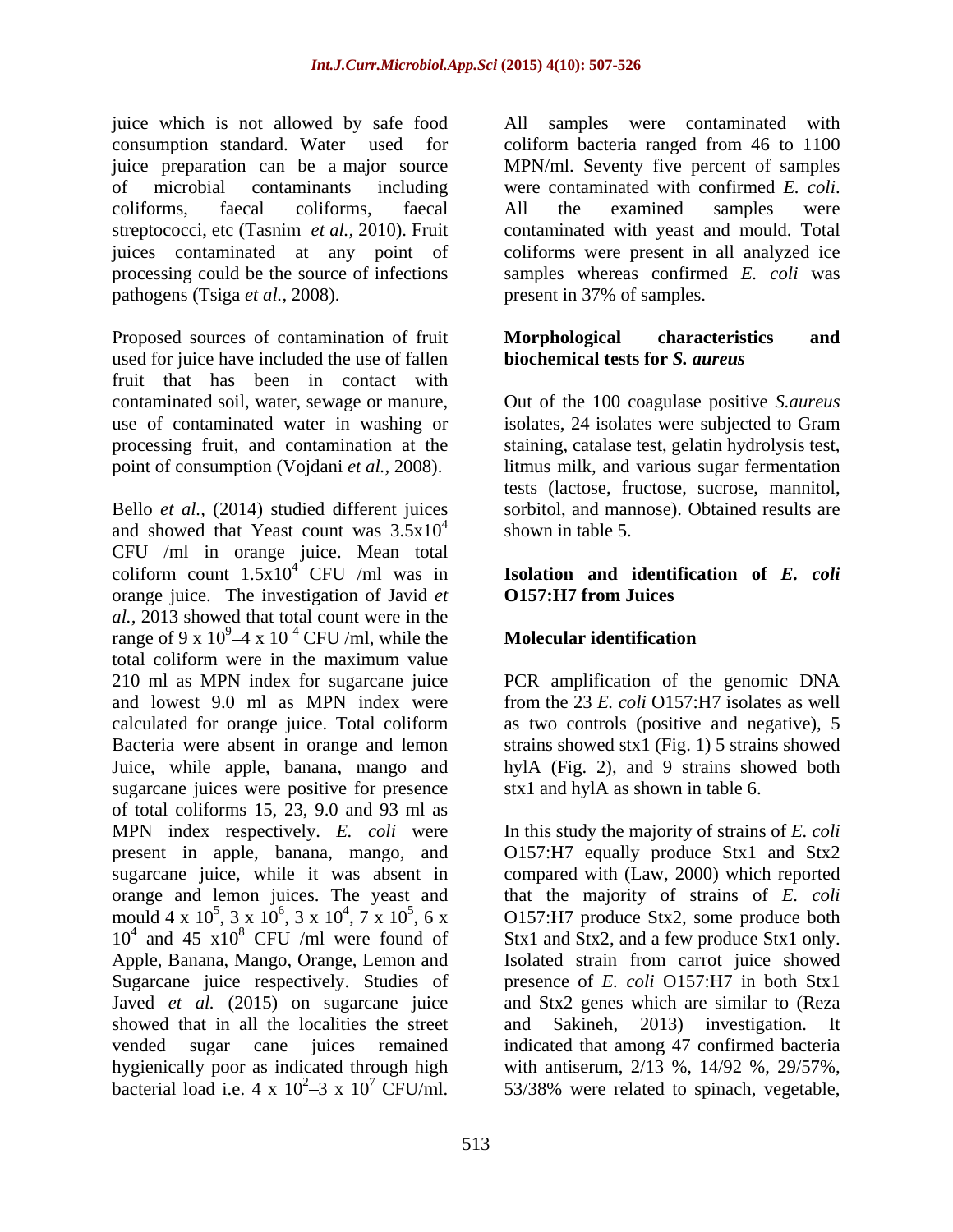radish, and carrot juice, respectively. The with the concentrations of 25 and 50 µl and result was predictable, given the fact that carrot juice with probability of carrots contamination in farm fields during harvest affected by clove oil, while the and due to lack of proper cleaning. concentration of 75µl is the best

#### **Antimicrobial activity of plant oils against** *E. coli* **O157:H7** *and S.aureus*

## **Antimicrobial activity of plant oils against**

concentrations (20, 25, 50, 75, 100, 150,

presented in table 7. It could be noted that significant increase for strain 63 with the concentration of 75µl, while there is insignificant increase for strain (Ks) with the Obtained results for the antimicrobial effect concentrations of 20 and 25 µl, strain 71 of thyme, peppermint, marjoram, and black with the concentration of 75µl, strain (63) seed oils on *E. coli* O157:H7 were presented

most collected samples were related to concentration of 100µl. In general strain No. strains (71, 57, and 63) with the 63 was the most sensitive strain which had affected by clove oil, while the concentration of 75µl is the best concentration which affecte only strain 63, therefore from the economic point of view; there is no need to increase the concentration above 75 µl.

*E. coli* **O157:H7** The antimicrobial effect of lemon oil on *E.*  Out of the tested 14 plant oils, only seven (100, 150, 200, 250, 300, 400, 600, and 800 oils i.e clove, lemon, cinnamon, marjoram, <br>  $\mu$ l) were presented in table 8. It could be thyme, peppermint, and black seed oils had noted that the antimicrobial effect showed inhibitory effect on isolated *E. coli* O157:H7 by inhibition zone value was increased by strains from some Egyptian fresh juices The increasing the concentration of lemon oil. antimicrobial effect of selected plant oils on The highest inhibition zone (1.8mm) was *E. coli* O157:H7 with different recorded for strain 63 with the concentration 200, 250, 300, 350, 400, 600 and 800µl) recorded for strain 9 with the concentrations divided into groups according to strain of 100 and 150µl. Comparing the control response for the lowest concentration of the strain with other strains at the concentrations plant oil under investigation.  $\qquad \qquad$  of 100, 150, 200, 250, and 300 µl, it could Obtained results for the antimicrobial effect strain no. 53 at concentration of 300 µl had of clove oil on *E. coli* O157:H7 were the same inhibition zones values of the the antimicrobial effect showed by were significantly decreased, while strains inhibition zone value was increased by (53 and 63) at the concentrations of 200 and increasing the concentration of clove oil. 250 µl and strains (71, 46, 63, and 10) at the The highest inhibition zone (4 mm) was concentration of 300 µl were insignificantly recorded for strain (63) with the decreased. Lemon oil at the concentration of concentration of 100µl, while the lowest one 400, 600, and 800 µl mostly equal on (0.2 mm) was recorded for strain (9) with affected the control strains. It should be the concentration of 20µl. Comparing the noted that lemon oil significantly affected on control strain with other strains, It is worth strain no. 63 (inhibition zone 1.8). The other to mention that the inhibition zones of all the strains (13, 12, 46, 53, and 9) at the same examined strains were significantly concentration (800 µl) and strains (46 and decreased except 4 strains. In this respect a 63) at concentration of 600 µl were *coli* O157:H7 with different concentrations of 800µl, while the lowest one (0.1mm) was be noted that two strains (Ks and D1) and control strain. The other examined strains insignificantly increased.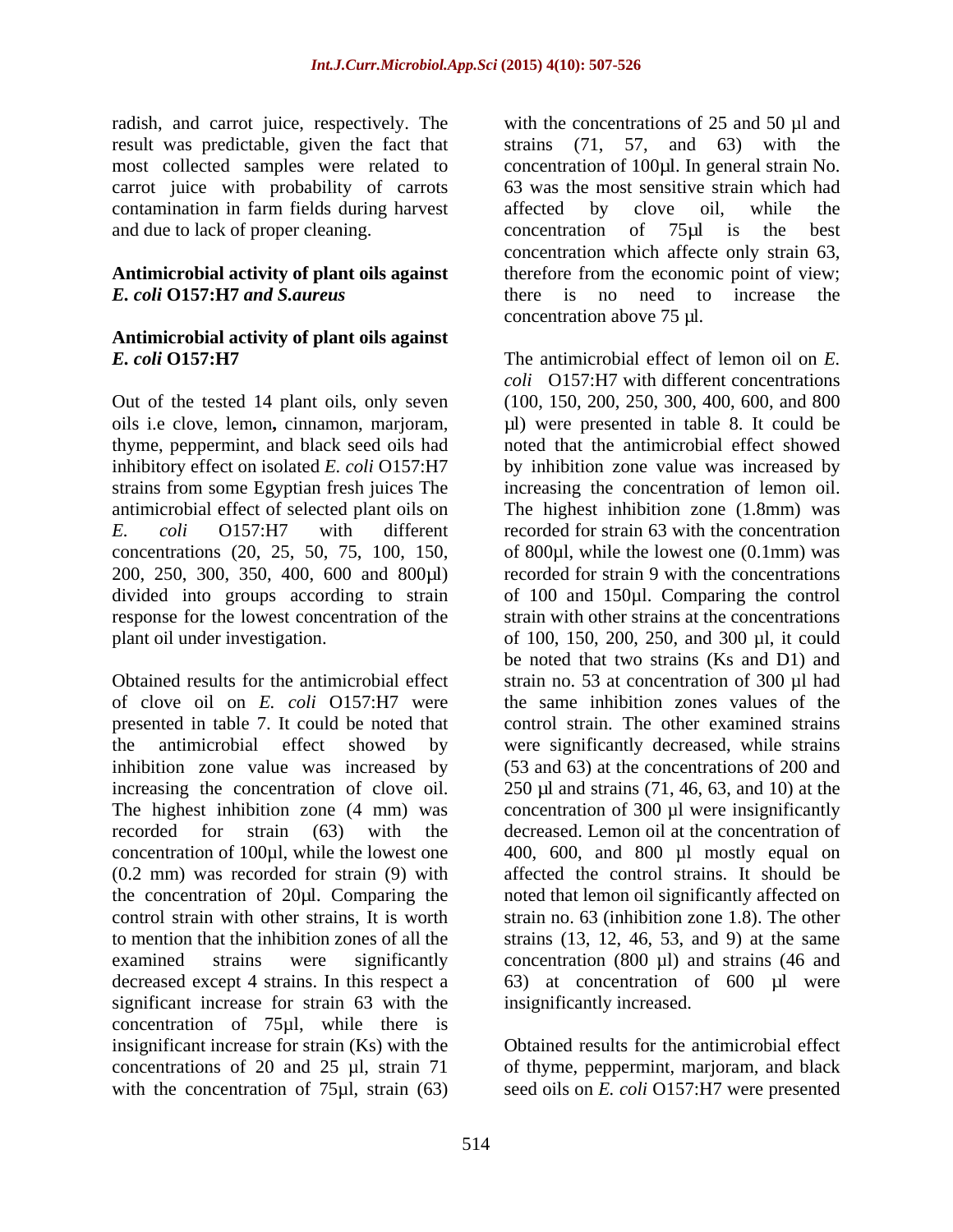in table 9. It could be noted that, the highest inhibition zone value (2.1 mm) concentration of 300 $\mu$ l of peppermint oil, while the lowest one (0.1 mm) was recorded

Regarding to thyme oil, the highest strain (10) with the concentration of 300 $\mu$ l. and 300  $\mu$ l. It could be noted that the control strain was Thyme oil had no effect on all the examined the same oil had only affected three strains strain  $(D1)$  with the concentration of 150  $\mu$ l, i.e. (46, 10, and D1), two of them (46 and two strains (control and 10) with the

inhibition zone  $(2.1 \text{ mm})$  was recorded for concentrations of 100, 150, 200, and 250  $\mu$ l. concentrations of 250 and 300 µl. Strain except strain D1 showed insignificant (71) was not affected by any concentrations of peppermint oil while, strain (D1) was affected only by the concentration of 300 µl with insignificant decrease. In this respect  $E$ . *coli* 0157:H7 with different Comparing the control strain with other strains, it noted that, the inhibition zones at was increased by increasing the were significantly increased. inhibition zone value (0.9 mm) was recorded

antimicrobial effect for inhibition zone value concentrations of (100, 150, 200, and 250 was increased by increasing the  $\mu$ l) had no effect on seven strains (control, concentration of above mentioned oils. The 46, 53, 57, 9, 10, and Ks). In addition, recorded for strain (12) with the above mentioned strains with the control for many strains with all mentioned oils and except on strain 57 (insignificant increase) at some concentrations. The inhibition concentration of 300 µl. The inhibition inhibition zone (0.5 mm) was recorded for (D1) with the concentrations of 100, 150, Regarding to marjoram oil, the comparing the value of inhibition zones of strain, it was found that there is no increment in of inhibition zones value zones of all other examined strains were insignificantly increased except one strain and  $300 \mu l$ .

affected only by the concentration of  $300 \mu$ l. Regarding to black seed oil, the highest strains at concentration of 100 µl. two strains (12 and 10) with the Comparing the control strain with other concentration of 300 µl while, the lowest strains. While the concentration of 150 µl of one (0.1) was recorded for six strains, one 10) with insignificant increase, while one concentration of  $250 \mu l$ , and three strains strain (D1) with a significant increase). (13, 57, and Ks) with the concentration 300 Regarding to peppermint oil, the highest mostly had no effect on all strains at strain (12) with the concentration of 300  $\mu$ l. Strain No.12 showed significant increase<br>The lowest one (0.7) was recorded for strain (inhibition zone 0.5). On the other hand, (13) at concentration of 150 µl while, as strain D1 showed significant increase at well as for strain 9 at concentrations of 150 concentration of 200 µl, while showed and 200 µl. The concentration of 100 µl had insignificant increase at concentration of no effect on all tested strains. In addition the 250 µl. Moreover, concentration of 300 µl control strain was not affected by any showed insignificantly increase on strains concentrations except with the 46, 53, 63, 9, and 10, while other strains inhibition zone (0.9 mm) was recorded for strain (D1) with the concentration of <sup>150</sup> µl, two strains (control and 10) with the µl. It is worth to note that black seed oil concentrations of 100, 150, 200, and <sup>250</sup> µl. Strain No.12 showed significant increase (inhibition zone 0.5). On the other hand, except strain D1 showed insignificant decrease.

the strain (57) was only affected by the concentrations (250, 300, 400, 600, 800 µl) concentrations of 250 and 300 µl with a were presented in table 10. Regarding to significant increase in inhibition zone value. cinnamon oil, it could be noted that, the concentrations ranged from 150 to 300 µl concentration of cinnamon oil. The highest The antimicrobial effect of cinnamon oil on *E. coli* O157:H7 with different antimicrobial effect for inhibition zone value was increased by increasing the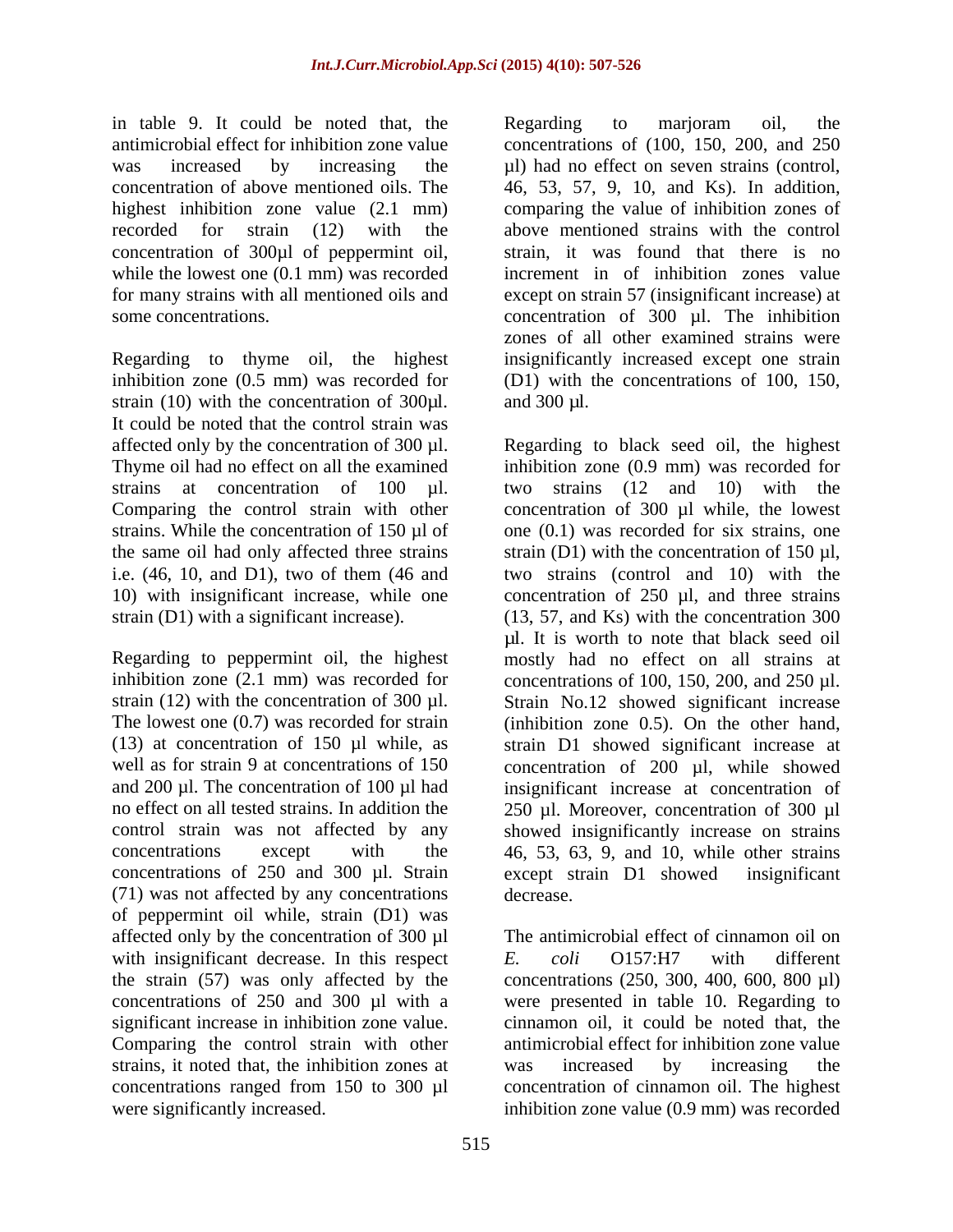(0.1mm) was recorded for many strains on S. *aureus* which isolated from different of 250µl had no effect on all tested stains including the control strain.In addition the effect only on two strains (46 and 9) with a recorded for strain (13) with the of 400 and 600µl had effect on six strains increase. While the inhibition zones of six

### Antimicrobial activity of plant oils against  $-150 \text{ µl}$ ). *S.aureus*

*S.aureus* strains (13, 33, and 40), it found influencing *E. coli* O157:H7 and *S. aureus*, that basil, sage, caraway, fennel, and dill oils Alina *et al.* (2011) reported that the essential anise, and cinnamon oils had only effective Thyme oil had effect on all tested strains at

Cinnamon oil had effect on strain No.33 at concentrations of 400, 600, and 800 µl.The peppermint, and lemon) which had antibacterial activity on isolated *S.aureus* strains are shown in table 10.

for strain 57 with the concentration of 800µl Obtained results for the effect of clove, of cinnamon oil, while the lowest one rosemary, peppermint, and lemon plant oils (control, 71, 53, 63, 10, Ks, and D1) at fresh juices with different concentrations different concentrations. The concentration were presented in table 11. It is worth to concentrations of 250, 300, 400, and 600 increased by increasing the concentration of had no effect on six strains (control, 13, 12, above mentioned oils. The highest inhibition 10, Ks, and D1). Comparing the control zone value (4 mm) recorded for strains (13 inhibition zones value with other strains, it is and 40) with the concentration of 100 $\mu$ l of noted that the concentration of 300µl had clove oil, while the lowest one (0.2 mm) significant increase. Also the concentrations concentration of 100 $\mu$ l and 200 $\mu$ l of lemon (71, 46, 53, 57, 63, and 9) with a significant recorded the highest values of inhibition strains (13, 12, 46, 53, 57, and 63) at the rosemary oil had no antimicrobial effect on concentration of 800µl were significantly strain No. 33 with all concentrations. Also increased. peppermint oil had no antimicrobial effect on *S. aureus* which isolated from different mention that the antimicrobial effect presented in inhibition zone value was recorded for strain (13) with the oil. It is worth to mention that, the clove oil zones compared with other oils. In addition on strains No.40 with all concentrations (50  $150 \mu$ .

By studying the antimicrobial activity of the an antibacterial activity of clove, lemon, tested 14 plant oils against the isolated cinnamon, and thyme plant oils in have no effect against isolated *S.aureus* oil with the widest spectrum of activity was strains*.* While black seed, thyme, marjoram, found to be oregano oil followed by white at some strains and concentrations (Fig. 3). garlic oil, onion oil, and basil oil, in that Black seed oil had effect on two strains (13 order. White thyme essential oil presented a and 33) at the concentration of 200 µl. higher activity against *E. coli* O157:H7; concentration of 250 µl. Marjoram oil had efficient against gram-positive bacteria effect on all tested strains at concentration of (*Bacillus cereus* ATCC 11778 and *S. aureus* 300 µl. ATCC 25923). In contrast, in the present Anise oil had effect only on strain No.13 at in influencing *E. coli* O157:H7 and *S*. concentrations of 25, 50, 75, and 100 µl. *aureus*. Rita *et al.* (2012) found that most effective plant oils (clove, rosemary, had a bactericidal effect, reducing the Similarly to the present study that showed influencing *E. coli* O157:H7 and *<sup>S</sup>*. *aureus*, Alina *et al.* (2011) reported that the essential thyme oil, clove bud oil, cinnamon oil, while oregano essential oil was the most study basil oil had no antibacterial activity Combination of 1 CMI of clove with1 CMI of cinnamon leaves with 1CMI of vanillin population two log cycles.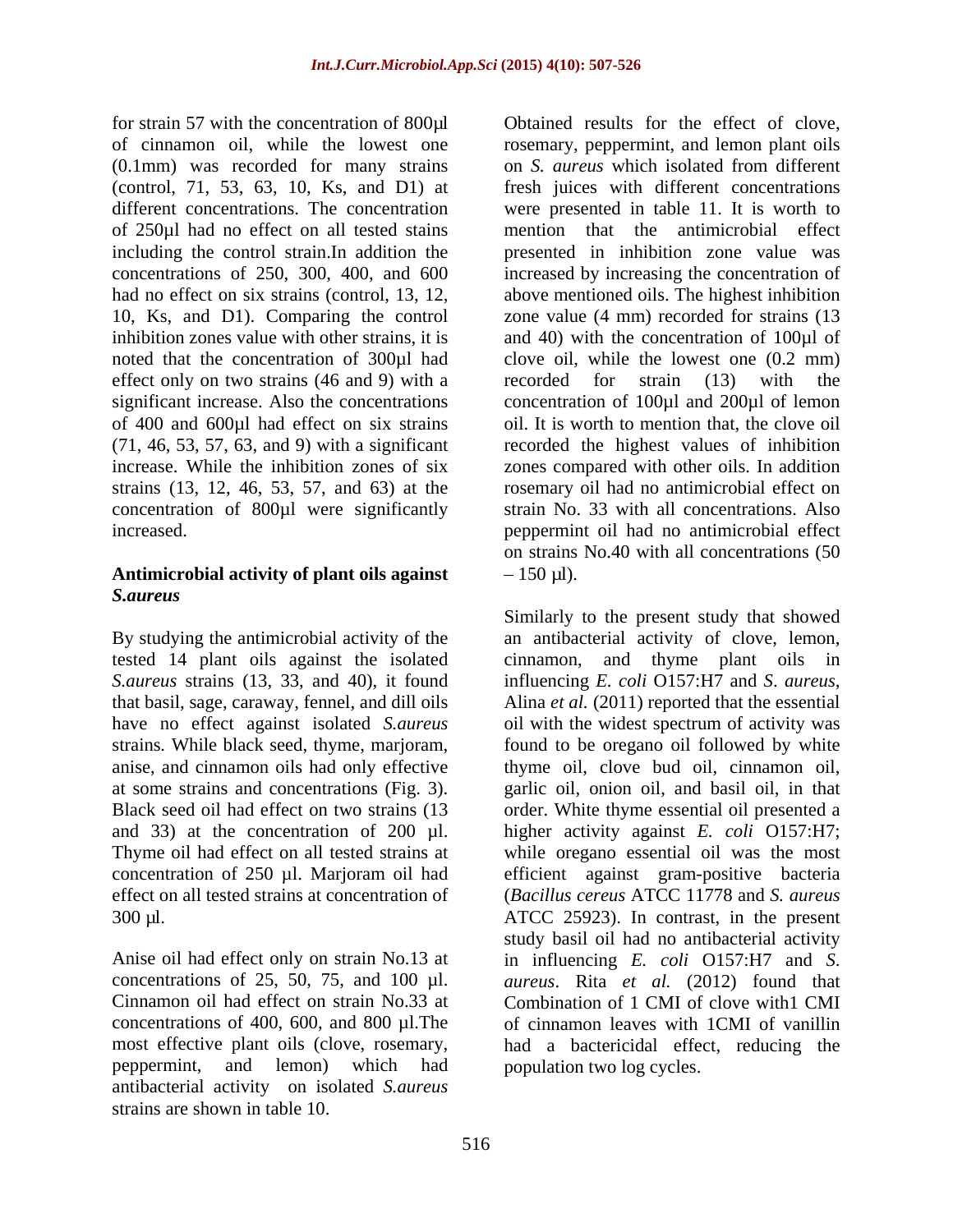#### *Int.J.Curr.Microbiol.App.Sci* **(2015) 4(10): 507-526**

| primer               | Target gene         | Primer sequence $(5-3)$                                   | Fragment | Reference           |
|----------------------|---------------------|-----------------------------------------------------------|----------|---------------------|
| 0157-4<br>0157-3     | hlvA<br>hlvA        | <b>GTA GGG AAG CGA ACA GAG</b><br>AAG CTC CGT GTG CCT GAA | 361      | Wang et. al., 1997  |
| $Stx1-F$<br>tx-R     | stxi<br><b>STXI</b> | ACA CTG GAT GAT CTC AGT GG<br>CTG AAT CCC CCT CCA TTA TG  | 614      | <b>Manna</b> , 2006 |
| $Stx2-F$<br>$str2-R$ | Stx2<br>Stx2        | CCA TGA CAA CGG ACA GCA GTT<br>CCT GTC AAC TGA GCA CTT TG | 779      | <b>Manna</b> , 2006 |

### **Table.1** Oligonucleotide primers used in the study

**Table.2** Cycling conditions used for three sets of primers

| No. | <b>Step</b>                                    | hly A ( <i>Escherichia coli</i><br>O157:H7 | stx1 and stx2<br>(STEC) |
|-----|------------------------------------------------|--------------------------------------------|-------------------------|
|     | Initial denaturation                           | $94^{\circ}$ C/5min.                       | $94^{\circ}$ C/5min.    |
|     | $\overline{\phantom{a}}$<br>Final denaturation | $94^{\circ}$ C/1min.                       | $94^0$ C/1min.          |
|     | Annealing                                      | $52^0$ C/1min.                             | $60^{\circ}$ C/1min.    |
|     | Initial extension                              | $74^{\circ}$ C/2min.                       | $72^0$ C/2min.          |
|     | $\overline{\phantom{a}}$<br>Final extension    | $74^0$ C/10min.                            | $72^{\circ}$ C/10min.   |

### **Table.3** Microbial load of some Egyptian juices particularly presence of *E. coli* 157:H7 in summer and the state of the state of the state of the state of the state of the state of the state of the state of the state of the state of the state of the state of the state of the state of the state of the state of the

|                   |                 | Physiochemical         |        |                    | <b>Bacterial counts (CFU)</b> |              |                          |               |                     | Log cell/ml        | <b>Presence-</b>   |
|-------------------|-----------------|------------------------|--------|--------------------|-------------------------------|--------------|--------------------------|---------------|---------------------|--------------------|--------------------|
|                   |                 | <b>characteristics</b> |        |                    |                               |              |                          |               |                     | <b>MPN Index</b>   | absence of         |
|                   | Tempe<br>rature |                        | Sugars | $T \cap$           |                               | $\mathbf{v}$ | - Stanh                  |               | 1 otal<br>coliforms | Fecal<br>coliforms | E. coli<br>O157:H7 |
| <b>Sugarcane</b>  |                 |                        | 15.5   | 5.49               | 5.53                          | 18.37        | 4.68                     |               |                     |                    |                    |
| <b>Strawberry</b> |                 | 3.11                   | 19     | 5.37               | 3.64                          | 3.35         | $\overline{\phantom{a}}$ |               |                     |                    |                    |
| Orange            | 34.4            | 4.1                    |        | <i><b>J.LJ</b></i> | 4.68                          | 4.52         | 277<br>J. I I            |               |                     |                    |                    |
| <b>Guava</b>      | 240             |                        | 16.3   | 6.16               | 4.88                          | 5.03         | 4.11                     |               | 4.65                | 3.38               |                    |
| Banana            |                 | 5.12                   | 14.5   | 5.21               | 4.15                          | 3.9          | 3.37                     |               | 2.81                |                    |                    |
| <b>Cocktail</b>   | $\sim$ $\sim$   | 4.95                   | 16.5   |                    | -6.58                         | 4.81         |                          |               | 4.85                |                    |                    |
| Tamarind          |                 | 2.81                   | 8.9    | 6.56 4.41          |                               | 3.79         | 2. <sub>03</sub>         |               |                     |                    |                    |
| <b>Carrot</b>     |                 | 4.67                   | 4.5    |                    |                               | 5.12         | 3.81                     | $\sim$ $\sim$ |                     | 202                |                    |
| Sobia             | 34.7            | 5.42                   | 16.6   | ട ററ               | 5.43                          | 3.9          | 4.9                      |               | . 4. ZU             |                    |                    |
| <b>Mango</b>      | $\sim$ $\sim$   | 4.61                   | 174    |                    |                               |              |                          |               |                     |                    |                    |

Each value represents the mean of three replicates.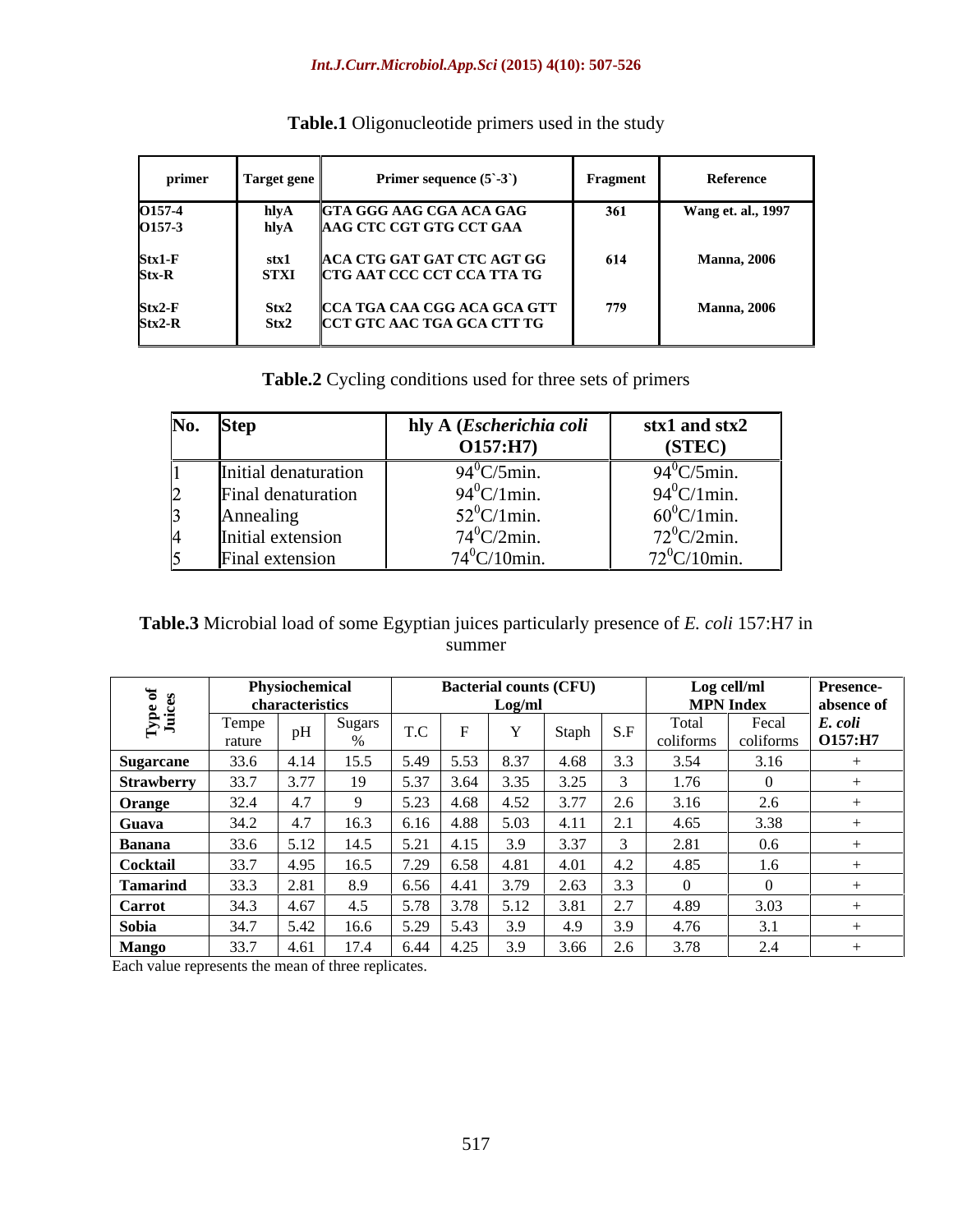|                   |                 | Physiochemical             |                      |                        | <b>Bacterial counts (CFU)</b> |                      |                         |               | Log cell/ml      |                    | <b>Presence-</b>              |
|-------------------|-----------------|----------------------------|----------------------|------------------------|-------------------------------|----------------------|-------------------------|---------------|------------------|--------------------|-------------------------------|
|                   |                 | characteristics            |                      |                        |                               | Log/ml               |                         |               | <b>MPN</b> Index |                    | $\parallel$ absence of        |
| δF                | Tempe<br>rature | $n_{\text{II}}$<br>1 1 1 L | Sugars               | $T \cap C$<br>$\cdot$  |                               |                      | <b>Staph</b><br>- S.F   | coliforms     |                  | Fecal<br>coliforms | $\mathbf{E}$ . col<br>O157:H7 |
| <b>Sugarcane</b>  | $\sim$ $\sim$   |                            | 14.75                | 5.9                    |                               | 4.6                  | 1.4<br>-3.4             | 3.9           |                  | 0.59               |                               |
| <b>Strawberry</b> | $\sim$ $\sim$   | 3.85                       |                      | 4.2                    |                               | 2.9                  | 0.5<br>2.6 <sub>1</sub> | $2.4^{\circ}$ |                  | 0.38               |                               |
| Orange            |                 |                            | 8.5                  | 4.8                    |                               | 3.8                  | $\sim$ $\sim$           | 17            |                  | 0.22               |                               |
| Guava             | 25.3            | 4.31                       | -10                  | 4.1                    | 3.4                           |                      | $\sim$                  | 1.4           |                  | 0.15               |                               |
| Banana            | 21.4            | 4.96                       | 22.5                 | 5.5                    | 4.5                           | د.+                  | 3.1                     | 2.4           |                  | 0.38               |                               |
| <b>Cocktail</b>   | 20.3            | 5.10                       | - 18                 | 5.2                    | -9.7                          |                      | 3.3<br>2.8              | 3.1           |                  |                    |                               |
| <b>Tamarind</b>   | 19.6            | 2.90                       |                      | 4.9                    |                               |                      |                         |               |                  |                    |                               |
| Carrot            | 25.2            | 6.51                       |                      | 6.2                    | - 4.3                         | 4.4                  | 4.7<br>2.6              | 51            |                  | 0.71               |                               |
| Sobia             | 25.4            | 5.65                       |                      | 2.5                    | 7.7                           |                      | 27                      |               |                  | 0.71               |                               |
| <b>Mango</b>      | 25.5            | 4.37                       | 10<br>$\overline{1}$ | $\epsilon \sim$<br>J.Z | J.J                           | $\sim$ $\sim$<br>J.J | ر.                      | 2.5           |                  | 0.36               |                               |

| Table.4<br>- TT-<br>$\blacksquare$ A Microbial load of some Egyptian $\mu$ .<br>i juices particularly presence of $E$ .<br>. coli 157:H7 $^{\dagger}$<br>ın winter |  |
|--------------------------------------------------------------------------------------------------------------------------------------------------------------------|--|
|                                                                                                                                                                    |  |

Each value represents the mean of three replicates.

### **Table.5** Results of Biochemical characterization of *Staphylococcus aureus* isolated from Egyptian fresh juices

|                    | <b>Biochemical test</b>   | <b>Result</b>        |
|--------------------|---------------------------|----------------------|
|                    | <b>Gelatin Hydrolysis</b> |                      |
| <b>Catalase</b>    |                           |                      |
| Litmus milk        |                           | Acid, clot formation |
| <b>Coagulase</b>   |                           |                      |
|                    | <b>Glucose</b>            |                      |
|                    | <b>Mannitol</b>           |                      |
|                    | <b>Maltose</b>            |                      |
| cid from<br>sugars | Lactose                   |                      |
|                    | <b>Sorbitol</b>           |                      |
|                    | <b>Sucrose</b>            |                      |

**Table.6** Occurrence of *E. coli* O157:H7 in different fresh juices samples

| sample           | <b>Results by PCR for</b><br><b>E.</b> coli O157:H7 | $stx1$ hyl $A$ | <b>Both</b><br>$\frac{\text{stx1 & hyIA}}{}$ |
|------------------|-----------------------------------------------------|----------------|----------------------------------------------|
| <b>Sugarcane</b> |                                                     |                |                                              |
| Strawberry       |                                                     |                |                                              |
| Orange           |                                                     |                |                                              |
| Guava            |                                                     |                |                                              |
| Cocktail         |                                                     |                |                                              |
| Tamarind         |                                                     |                |                                              |
| Carrot           |                                                     |                |                                              |
| Sobia            |                                                     |                |                                              |
| <b>Mango</b>     |                                                     |                |                                              |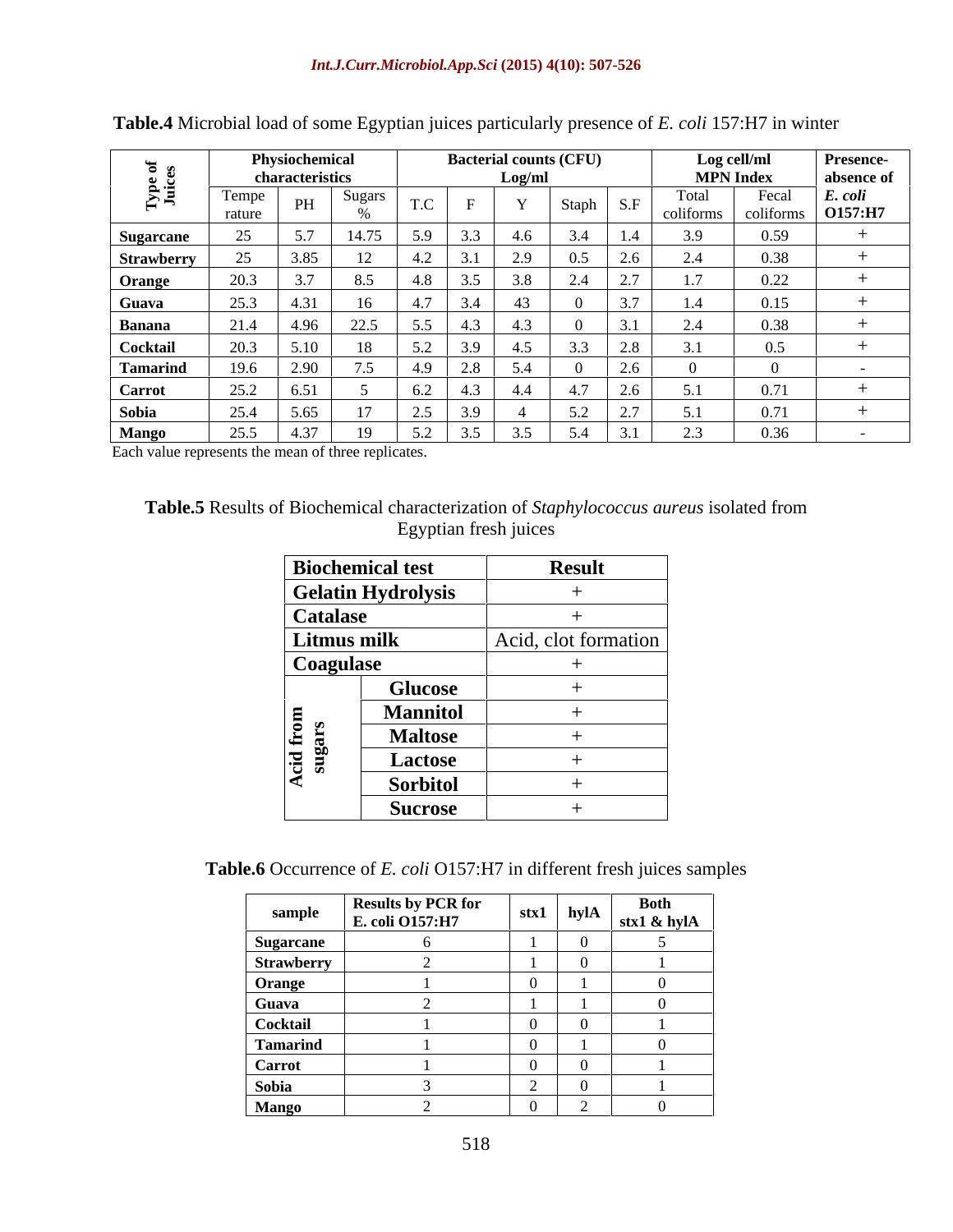| E. coli        |            |          | <b>Clove oil concentrations</b> |            |                                         |
|----------------|------------|----------|---------------------------------|------------|-----------------------------------------|
| <b>Strains</b> | $20 \mu$ l | $25 \mu$ | $50 \mu$ l                      | $75 \mu$ l | $100 \mu$                               |
| control        | 1.9        |          | 2.5                             | 2.5        | 3.3                                     |
| 71             | 0.4        | 0.5      |                                 |            | 3.5                                     |
| 13             | 0.4        | 0.5      | 0.6                             |            | $\sim$<br>$\mathsf{L}.\mathsf{L}$       |
| 12             | -1.4       | 1.5      | 1.6                             | 2.5        |                                         |
| 46             | 0.3        | 0.5      | 0.5                             | 1.3        | $\bigcap$ $\bigcap$<br>$\mathcal{L}$ .4 |
| 53             | 0.4        | 0.5      | 0.5                             | 1.5        |                                         |
| 57             | $0.8\,$    |          | $\gamma$ 1<br>$\sim$ 1          | 2.5        | 3.5                                     |
| 63             | ن ۱۰       | 2.7      | 3.3                             | 3.7        |                                         |
|                | 0.2        | 0.6      |                                 | 2.8        | 2.8                                     |
| 10             | 0.3        | 0.5      | $0.6\,$                         |            | 3.2                                     |
| Ks             |            | 2.3      | 2.4                             | 2.5        | 2.8                                     |
| D <sub>1</sub> | 1.6        | 1.9      | $\gamma$ 1                      | 2.8        | 3.3                                     |

**Table.7** The antimicrobial effect of clove oil on *E. coli* O157:H7 with different concentrations (20, 25, 50, 75, and 100 µl)

Each value represents the mean of three replicates.

Concentrations (A) Strains (B) LSD (A x B  $0.001$ ) = 0.9219

**Table.8** The antimicrobial effect of lemon oil on *E. coli* O157:H7 with different concentrations (100, 150, 200, 250, 300, 400, 600, and 800 µl)

| E. coli        |     |                           |                         |                 | Lemon oil concentrations   |             |                       |                                         |
|----------------|-----|---------------------------|-------------------------|-----------------|----------------------------|-------------|-----------------------|-----------------------------------------|
| <b>Strains</b> |     | $100 \mu l$   $150 \mu l$ | $200 \mu l$ 250 $\mu l$ |                 | $300 \mu$ l                | $400 \mu$ l | $600 \mu$ l           | $800 \mu l$                             |
| control        | 0.7 | 0.7                       | 0.7                     | 0.7             | $\sim$ $\sim$<br>U.7       |             |                       | $\cdot$ .                               |
| 71             | 0.2 | $0.2\,$                   | 0.3                     | 0.3             | 0.4                        | 0.4         | 0.5                   | 0.9                                     |
| 13             | 0.3 | 0.3                       | 0.3                     | $\Omega$<br>U.S | $\sim$ $\sim$<br>0.3       | 0.3         | 0.4                   |                                         |
| 12             | 0.3 | 0.3                       | 0.3                     | 0.3             | 0.3                        | 0.3         | 1.1                   | $1 \quad 4$<br>1.4                      |
| 46             | 0.3 | 0.3                       | 0.3                     | 0.3             | $\bigcap$ $\bigcap$<br>U.4 | 0.4         | $0.4^{\circ}$         | $\sim$<br>$\mathbf{L} \cdot \mathbf{L}$ |
| 53             | 0.2 | 0.3                       | 0.5                     | $0.6\,$         | 0.7                        | 0.8         | 0.9 <sub>o</sub>      | 1.2<br>1.5                              |
| 57             | 0.2 | $0.2\,$                   | 0.2                     | 0.2             | $0.2\,$                    | 0.2         | 0.5                   | $0.8\,$                                 |
| 63             | 0.2 | 0.3                       | 0.4                     | $0.5\,$         | 0.6                        | 0.8         | 1 <sub>2</sub><br>1.4 | $\cdot$ 0<br>$\cdot$ O                  |
|                | 0.1 | 0.1                       | $0.2\,$                 | $0.2\,$         | 0.3                        | 0.3         | $0.6\,$               | $\sim$<br>1.2                           |
| 10             | 0.3 | 0.3                       | 0.3                     | 0.3             | $\bigcap$ $\bigcap$<br>0.4 | 0.4         | 0.6                   |                                         |
| Ks             | 0.7 | 0.7                       | 0.7                     | 0.7             | 0.7                        | 0.7         | 0.8                   | 0.9                                     |
| D <sub>1</sub> | 0.7 | 0.7                       | 0.7                     | 0.7             | 0.7                        | 0.8         | 0.8                   | 0.8                                     |

Each value represents the mean of three replicates.

Concentrations (A) =  $0.10825$  Strains (B) =  $0.13258$  LSD (A x B 0.005) = 0.3750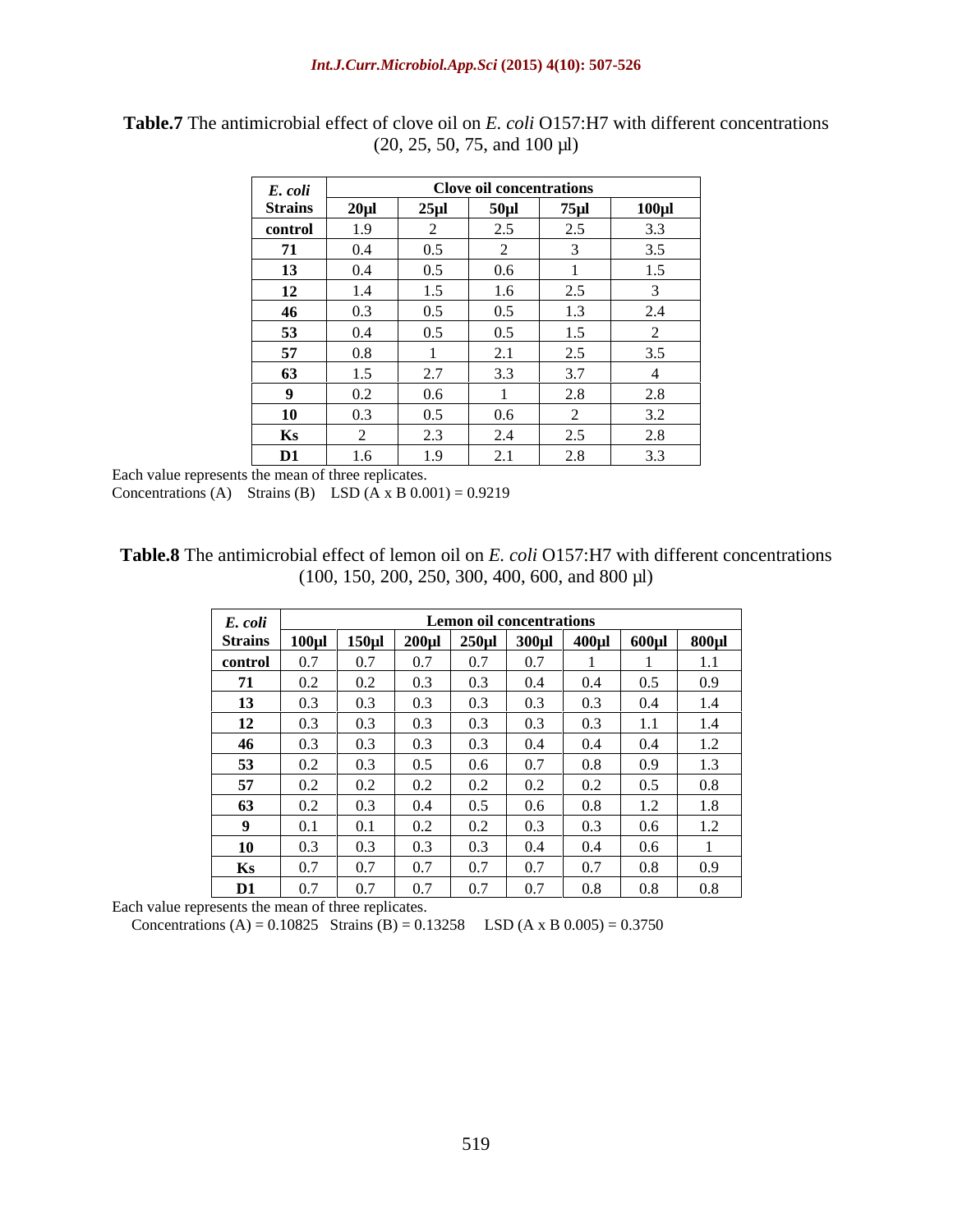**Table.9** The antimicrobial effect of (thyme, peppermint, marjoram, and black seed oils) on *E. coli* O157:H7 with different concentrations (100, 150, 200, 250, and 300 µl)

|                            |       |                                              |             |                |            |                         | <b>Concentrations of oils of</b>                    |                   |          |            |              |                  |             |                  |                           |                             |                           |
|----------------------------|-------|----------------------------------------------|-------------|----------------|------------|-------------------------|-----------------------------------------------------|-------------------|----------|------------|--------------|------------------|-------------|------------------|---------------------------|-----------------------------|---------------------------|
|                            |       | Thyme oil                                    |             |                |            | Peppermint oil          |                                                     |                   |          |            | marjoram oil |                  |             |                  | <b>Black seed oil</b>     |                             |                           |
| $\ddot{ }$<br>$\mathbf{E}$ | 100µl | 200 <sub>l</sub><br>$\mathbf{S}$<br>$\equiv$ | 0<br>$\sim$ | 300            | $\epsilon$ | 150 <sub>l</sub><br>200 | $250\mu$                                            | 0<br>$\mathbf{E}$ | $100\mu$ | 150        | 200µl        | 250 <sub>l</sub> | $300 \mu$ l | 100 <sub>l</sub> | 150µl<br>200 <sub>i</sub> | <b>S0µ1</b><br>$\mathbf{N}$ | $\Xi$<br>300 <sub>l</sub> |
| control                    |       |                                              |             |                |            |                         | 0.1                                                 | 0.2               |          |            |              |                  |             |                  |                           | 0.1                         | $0.2\,$                   |
| 71<br>$\mathbf{I}$         |       | 0.2                                          | 0.2         | 0.2            |            |                         |                                                     |                   |          | 0.3        | 0.3          | 0.4              |             |                  |                           |                             | $0.2\,$                   |
| 13                         |       |                                              | - 0.4       |                |            | 0.7<br>0.8              |                                                     |                   |          | 0.6        |              |                  |             |                  |                           |                             | 0.1                       |
| 12                         |       |                                              | 0.3         |                |            | $\sim$                  | 1.8                                                 | 2.1               | 0.2      | 0.2        | 0.4          |                  |             |                  |                           |                             | 0.9                       |
| 46                         |       |                                              | 0.2         | 0.2            |            | 0.8                     | 0.9                                                 |                   |          |            |              |                  |             |                  |                           |                             |                           |
| 53                         |       |                                              | 0.3         |                |            |                         |                                                     |                   |          |            |              |                  |             |                  |                           |                             | 0.8                       |
| 57                         |       |                                              | $\Omega$ .  | 0.2            |            |                         |                                                     |                   |          |            |              |                  |             |                  |                           |                             | 0.1                       |
| 63                         |       |                                              |             | 0.2            |            | 0.8                     |                                                     |                   | 0.2      | 0.2        |              | $\sim$ 0.3       |             |                  |                           |                             | 0.8                       |
|                            |       |                                              | $-0.3$      | 0.3            |            | 0.7<br>0.7              | $\begin{array}{c} \begin{array}{c} \end{array}$ 0.8 | 1.1               |          |            |              |                  |             |                  |                           |                             | 0.8                       |
| 10                         |       | 0.3                                          | 0.3         | 0.5            |            | 1.4                     | 1.6                                                 | -1.8              |          |            |              |                  |             |                  |                           |                             | 0.9                       |
| Ks                         |       |                                              |             |                |            | $\sim$                  |                                                     |                   |          |            |              |                  |             |                  |                           |                             | $^{\circ}$ 1              |
| D1                         |       | 0.3<br>0 <sup>3</sup>                        | 03          | 0 <sub>2</sub> |            |                         |                                                     | $\Omega$          | 0.1      | $\Omega$ . | 0.2          | 0.2              | $\bigcap$   |                  | $0.1$ 0.3 0.3             |                             | 0.3                       |

Each value represents the mean of three replicates.

Oils (A) Concentrations (B) Strains (S) LSD (A x B x S  $0.001$ ) = 0.2599

| <b>Table.10 7</b><br>$\cdots$<br>7.777<br>antimicrobial effect<br>. 0157:P<br>with different<br>$ct$ of cinnamon oil on $E$<br>ne<br>. |  |
|----------------------------------------------------------------------------------------------------------------------------------------|--|
| , 600, 800<br>400.<br>$\mu$ l)<br>-300<br>750 <sup>-</sup><br>concentrations (250                                                      |  |

| E. coli         |             |             | cinnamon oil concentrations |             |             |
|-----------------|-------------|-------------|-----------------------------|-------------|-------------|
| <b>Strains.</b> | $250 \mu$ l | $300 \mu l$ | $400 \mu$ l                 | $600 \mu l$ | $800 \mu l$ |
| control         |             |             |                             |             | 0.1         |
| 71              |             |             | 0.1                         | 0.2         | 0.2         |
| 13              |             |             |                             |             | 0.3         |
| 12              |             |             |                             |             | 0.3         |
| 46              |             | 0.2         | 0.3                         | 0.3         | 0.4         |
| 53              |             |             | 0.1                         | 0.2         | 0.3         |
| 57              |             |             | 0.2                         | 0.6         | 0.9         |
| 63              |             |             | 0.1                         | 0.2         | 0.4         |
|                 |             | 0.2         | 0.2                         | 0.2         | 0.2         |
| <b>10</b>       |             |             |                             |             | 0.1         |
| Ks              |             |             |                             |             | 0.1         |
| D <sub>1</sub>  |             |             |                             |             | 0.1         |

Each value represents the mean of three replicates. Concentrations (A) Strains (B) LSD (A x B  $0.001$ ) = 0.1416

**Table.11** The effect of clove, rosemary, peppermint, and lemon plant oils on *S. aureus* with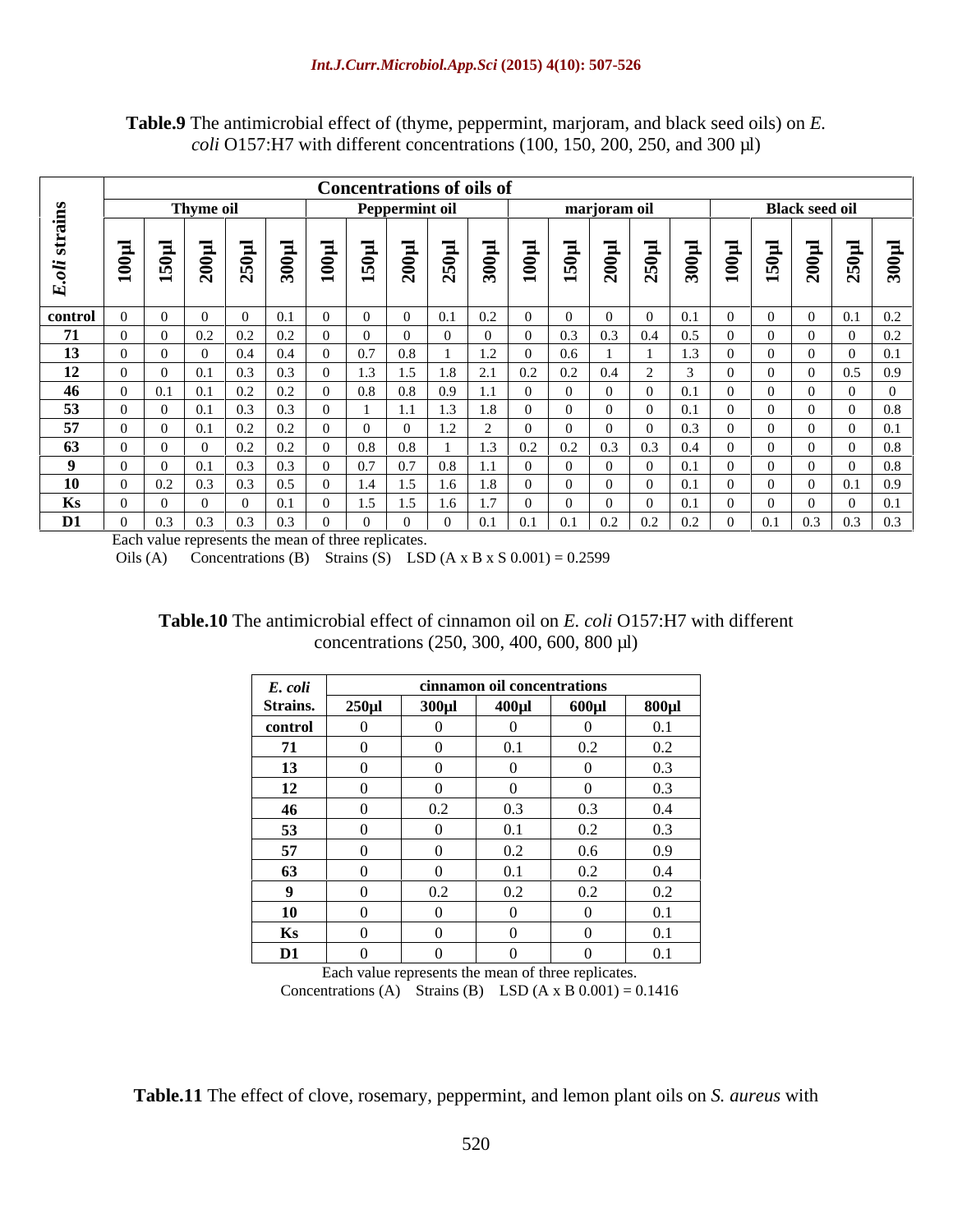|               |                            |                          |   |                 |                  |                   |    | <b>Concentrations of oils of</b> |   |            |             |             |                            |                   |                                             |                                                                         |
|---------------|----------------------------|--------------------------|---|-----------------|------------------|-------------------|----|----------------------------------|---|------------|-------------|-------------|----------------------------|-------------------|---------------------------------------------|-------------------------------------------------------------------------|
|               |                            | <b>Clove</b>             |   |                 |                  | Rosemary          |    |                                  |   | Peppermint |             |             |                            |                   | Lemon                                       |                                                                         |
| —<br>ທ<br>້ ຜ | $\boldsymbol{\mathcal{S}}$ | $\overline{\phantom{0}}$ | ີ | $\tilde{}$<br>o | $\check{ }$<br>◀ | മ                 | ്ധ | $\checkmark$                     | ະ | $\tilde{}$ | $\check{ }$ | $\check{ }$ | 0<br>$\tilde{\phantom{a}}$ | 0<br><u>. ம</u>   | $\bullet$                                   | $\Rightarrow$<br>$\bullet$<br>ල<br>$\ddot{\phantom{1}}$<br><u>ا ۱ ن</u> |
|               | $13 \mid 2.7$              | l 3.5                    |   |                 | $\sim$<br>J.     | 0.4               |    | $.3 \pm 0.6$                     |   |            |             |             |                            |                   | $1.6$   2.5   0.2   0.2   0.3   0.4 $\vert$ |                                                                         |
|               | 33   0.6                   | $\sim$ $\sim$            |   |                 |                  |                   |    | 0.8                              |   |            |             |             |                            | $0.7 \,   \, 0.8$ |                                             |                                                                         |
| $-40$         | Z.O                        | - 3.5                    |   |                 | $\sim$<br>∣∪     | $10.2$ $10.5$ $1$ |    |                                  |   |            |             |             |                            |                   |                                             | $\vert 0.4 \vert 0.7 \vert 0.8 \vert 1.2 \vert$                         |

different concentrations

Each value represents the mean of three replicates.

Oils (A) Concentrations (B) Strains (S) LSD (A) =  $0.29057$  LSD (B) =  $0.29057$  LSD (S) = 0.25164  $LSD(A \times S\ 0.001) = 0.5033$ 





**Fig.2** PCR analysis of *E. coli* O157:H7 (hylA gene), M = DNA ladder, P = positive control strain,  $N$  = negative control strain, Lanes1, 2, 3, 4, and  $5$  = PCR products of strains



**Fig.3** The effect of anise, black seed, thyme, marjoram, and cinnamon plant oils on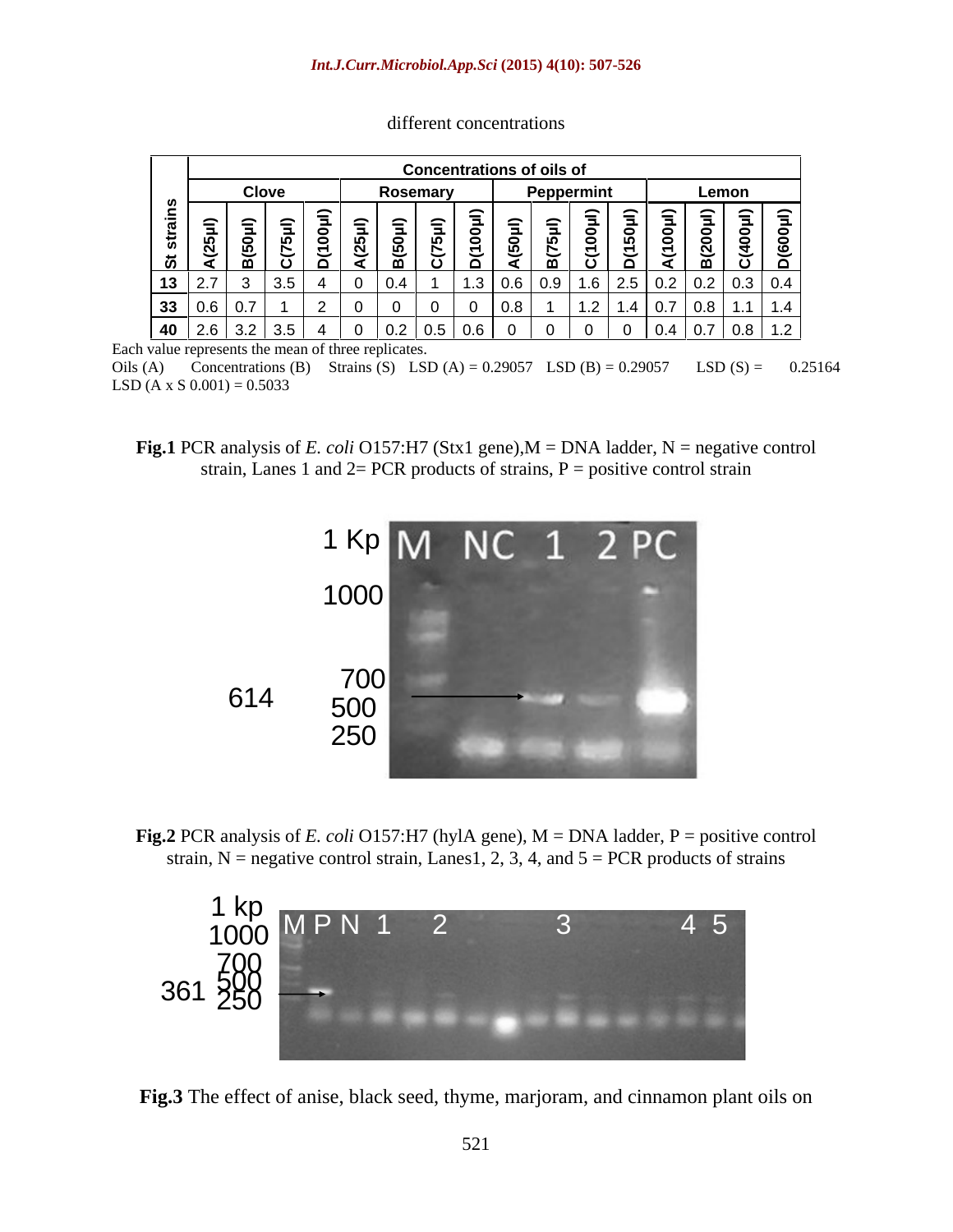#### *S. aureus* with different concentrations



\*: No. of strain : Value (mm) of inhibition zones

All the assayed combination of cinnamon orange juices containing 0.1% (v/v) of bark with vanillin gave bactericidal effect reducing the population of *E. coli* O157: H7 between one and two log cycles. Rosa *et al.* (2011) reported that essential oils of anise, indicates to unsanitary conditions, bastard cardamom, cinnamon, dill, mace, antioxidant activities. Of all, cinnamon oil oil combinations: i) cinnamon and mace oils contaminated water in washing or

cinnamon bark oil than in apple and pear juices under same conditions.

(2009) also indicated that clove, lemon and In conclusion, all tested juices showed the cinnamon oils had an antibacterial activity occurrence of high microbial load for tested against *E. coli* O157:H7. Suree and Pornpan microbial groups under investigation. That zedoary, prikhom, and bitter ginger were production as well as poor quality of used determined for their antimicrobial and water source. The use of fallen fruit that has had the highest antibacterial activity. Two water, sewage or manure, and use of and ii) cinnamon and prikhom oils showed a processing fruit juices. Essential plant oils synergistic effect against *Staphylococcus*  can be used effectively to reduce pathogenic *aureus*, *Pseudomonas fluorescens*, and and spoilage microorganisms in fresh-cut Salmonella Rissen (0.32–0.38 mg/mL fruits and fruit juices, so we can use plant fractional inhibitory concentration index, oils as a food additives which has an FICI). Mosqueda-Melgar *et al.* (2008), antimicrobial effect against microorganisms.<br>reported higher reductions of *S. enteritidis* In the present investigation clove, lemon, and *E. coli* O157:H7 in strawberry and and thyme oils were the most effective indicates to unsanitary conditions, unhygienic practices during or been in contact with contaminated soil, contaminated water in washing or antimicrobial effect against microorganisms. In the present investigation clove, lemon,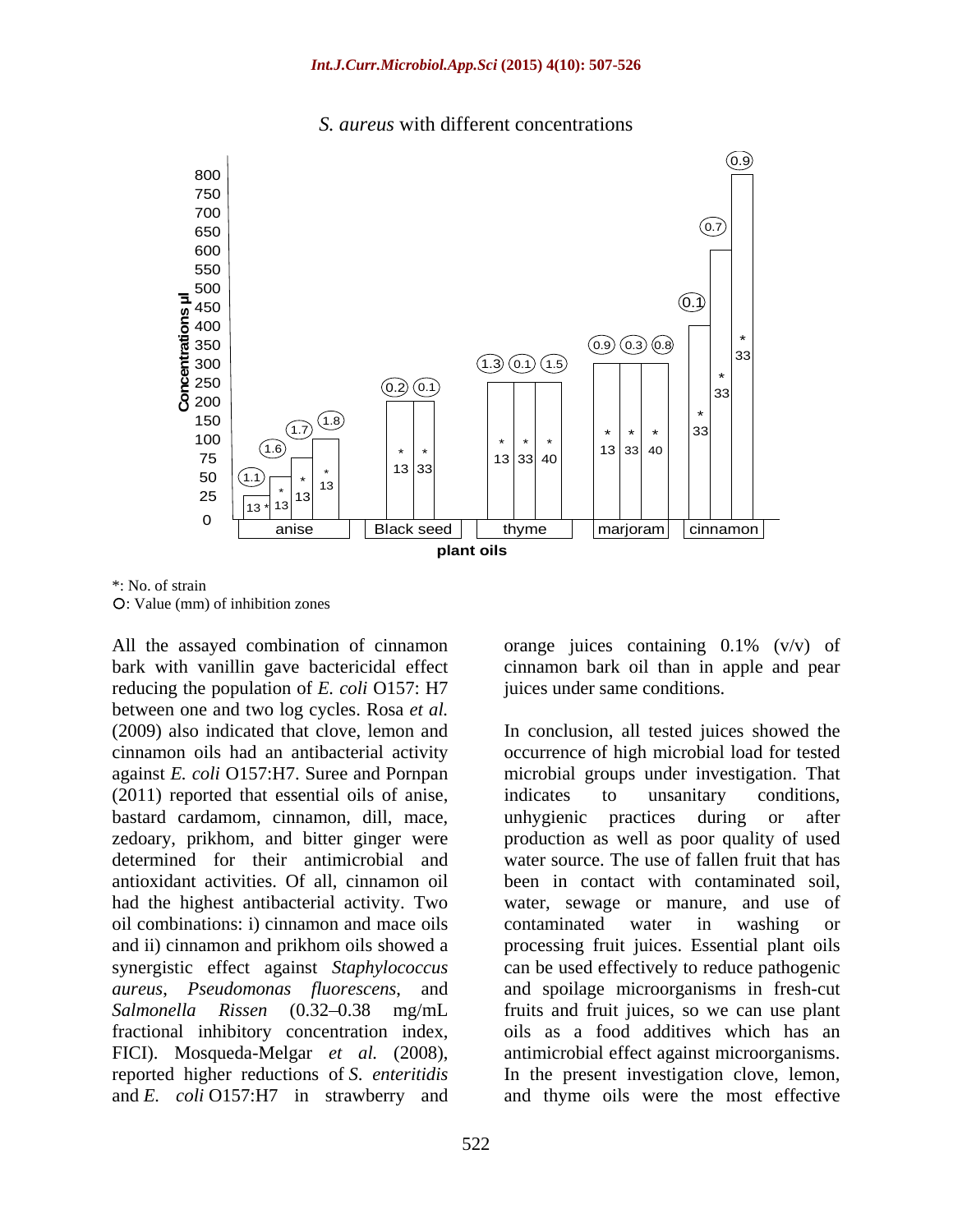antibacterial activity in influencing *E. coli* Barnett, J.A., Payne R.W., Yarrow, D. O157:H7 in addition of *S. aureus*. While dill, (Eds), 2000. Yeasts:<br>fennel, basil, and anise oils had no effect. identification. 3<sup>rd</sup> fennel, basil, and anise oils had no effect. identification,  $3<sup>rd</sup>$  ed., Cambridge The results suggested that these plant oils could be used in juices as an additive supplements which have an antibacterial Bates, R.P., Morris, J.R., Crandall, P.G. activity in influencing different *E. coli* O157:H7 and *S*. *aureus* strains especially clove and lemon oils, because of their processing. *FAO Agricult. Services* acceptable taste and odor in juices and the need of lower concentrations compared with Bauer, A.V., Kirby, W.M.M., Sherris, J.C., other oils concentrations. Truck, M., *Am. J. Clin. Pathol.,* 45:

- Abdul-Raouf, U. M., and Ammar M. S. foods. *Egypt. J. Microbiol.*, 31(3): 469
- Alina, Dobre, A., Valeria Gagiu., Petru oils against food borne bacteria and
- Jakeen, K. El-Jakeed, Saleh A. Kabli, collected from Saudi Arabia. *Saudi J.*
- Andres, S.C., Giannuzzi, L., Zaritzky, N.E. Influence of acid adaptation on the
- Ankur Titarmare, Pranoti Dabholkar, *Microbiol.*, 6:187–197. in Nagpur City, India. *Internet J. Food*
- (Eds), 2000. Yeasts: characteristics and identification,  $3^{rd}$  ed., Cambridge  $rd$  od Combridge ed., Cambridge University Press, Cambridge. Pp. 23 81.
- 2001. Principles and practices of small-and medium-scale fruit juice *Bull.*, 146: 59.
- 493 496.
- **Reference** Bello Olorunjuwon, O., Bello Temitope, K., (1996). Isolation and identification of locally-produced fruit juices in Ogun *E. coli O157:H7* from some Egyptian State, South western Nigeria. *E3 J.* Fashola Muibat, O., Oluwadun Afolabi, 2014. Microbiological quality of some *Microbiol. Res., 2(1): 001-008.* 
	- 474. Brenner, D.J., Krieg, N.R., Staley, J.T., Niculita, 2011. Preliminary studies on manual of systematic bacteriology, 2nd the antimicrobial activity of Essential edn., Vol. 2, Parts A, B and C. Garrity, G.M. (Eds), 2005. Bergey's Springer-Verlag, New York, NY.
- Toxigenic fungi. *Fascicle VI Food* Bull, M.K., Zerdin, K., Howe, E., *Technol.,* 35(2): 16 26. Goicoechea, D., Paramanandhan, P., Al-Zogibia Onizan, G., Moussa, I., Stockman, R., *et al.* 2004. The effect of Mohamed, Ashgan, M., Hessain, high pressure processing on the 2015. Molecular and serotyping properties of Valencia and Navel characterization of shiga toxogenic orange juice. *Innovat. Food Sci. Emerg. Escherichia coli* associated with food Bull, M.K., Zerdin, K., Howe, physical and chemical *Technol.,* 5(2): 135–149. doi:10.1016/j.ifset.2003.11.005.
	- *Biol. Sci.,* 22: 438–442. Cheng, H.Y., Yang, H.Y., Chou, C.C. 2002. 2004. The effect of temperature on tolerance of *Escherichia coli* O157:H7 microbial growth in apple cubes to some subsequent stresses. *J. Food* packed in film and preserved by use *Prot.*, 65(2): 260–265. Cheng, H.Y., Yang, H.Y., Chou, C.C. 2002. Influence of acid adaptation on the *Prot.*, 65(2): 260–265.
	- of orange juice. *Int. J. Food Sci.* Clarke, H., Cowan, S.T. 1952. Biochemical *Technol.,* 39(9): 927 933. methods for bacteriology. *J. Gen. Microbiol.,* 6: 187–197.
	- Suchitra Godbole, 2009. Cunnif, P. (Ed.), 1995. Official methods of Bacteriological analysis of street analysis, AOAC International, 16<sup>th</sup> edn. vended fresh fruit and vegetable juices  $AOAC$  International, Gaithersburg,  $th$   $odn$ edn. AOAC International, Gaithersburg, MD.
	- *Safety*, 11: 1–3. **Downes**, F.P., Ito, K. (Ed.), 2001.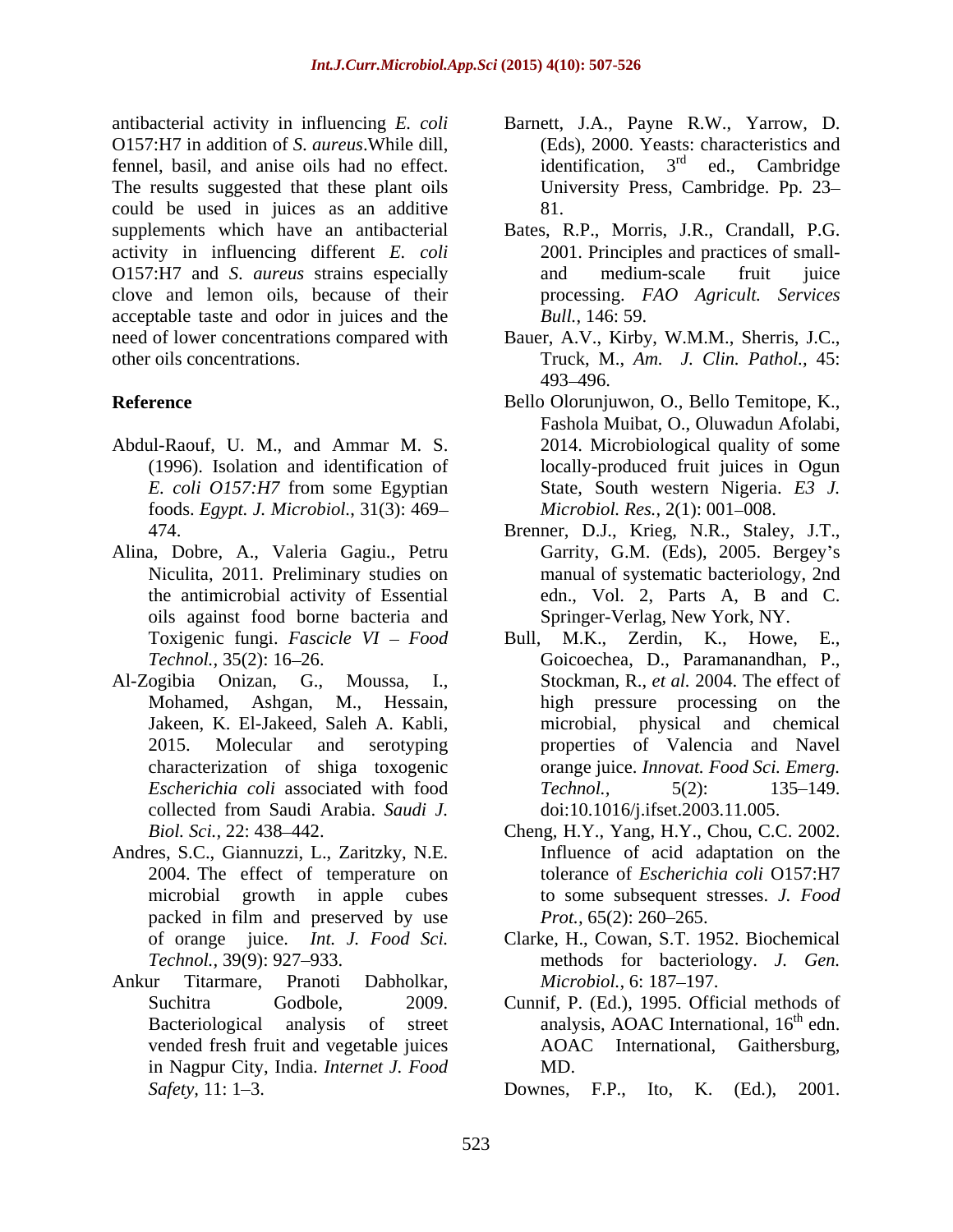- Doyle, M.P., Schoeni, J.L. 1987*.* Isolation of *Microbiol.,* 53: 2394–2396. 485–489.
- Durgesh, Mahale, P., Ranjana, Khade, G.,
- Harrigan, W.F. 1998. Laboratory methods in
- Hill, W.E., Datta, A.R., Feng, P., Lampel, Bacteriological analytical manual, 8<sup>th</sup> Bacterial Pathogens by Gene Probes.
- Holt, J.G., Krieg, N.R. 1994. In: Gerhardt, P., Murray, R.G.E., Wood, W.A., isolation methods for general and
- Horwitz (Ed.), 2007. Official methods of Gaithersburg, Md. Veter. World, 3(1): 13-16.
- Hyun Jung Kim, Minseon Koo, A-Ram Jeong, Seung-Youb Baek, Joon-Il Cho, Occurrence of pathogenic *Escherichia Soc. Appl. Biol. Chem., 57(3): 367-37*
- 
- Javed Ali, Arshad Hussain, Ziarurahman,

Compendium of methods for the Paracha, Muhammad Siddique Afridi, microbiological examination of foods, Inayat Ur Rahman, Said Hassan, 2015. 4th ed. American Public Health Microbiological quality evaluation, Association, Washington, D.C preservation and shelf life studies of *Escherichia coli* O157:H7 from retail fresh meats and poultry. *Appl. Environ. Am. Eur. J. Agric. Environ. Sci.,* 15(4): sugar cane juices sold in Peshawar City, Khyber Pakhtunkhwa-Pakistan. 485 489.

- Varsha, Vaidya, K. 2008. Saeed Akhtar, Zia-ur-Rahman and Microbiological analysis of street Irshad Ahmad, 2013. Comparative vended fruit juices from Mumbai City, microbiological quality evaluation of India. *Internet J. Food Safety,* 10: 31 un-branded and branded juices of street 34. vended sold in retail out let of food microbiology, 3 rd edn., *Environ. Sci.,* 13(8): 1155 1159. Javid Ali, Naseem Ullah, Farhat Ali Khan, Peshawar City. *Am. Eur. J. Agric.*
- Academic press Limited, UK. 532 Pp. Jordan Madic, 2010. In: Mariapia Viola K.A., Payne, W.L. 1998. FDA shiga-toxin producing *Escherichia coli* th (STEC): Detection of bacteria, viruses, edn. Identification of Foodborne parasites and fungi, Chapt. 2. Springer Magni (Ed.), Methods for detection of Science + Business Media B.V.
- AOAC International, Gaithersburg, MD Joy, Lewis E., Patrina, Thompson, BVVBN Krieg, N.R. (Eds.), Enrichment and *inices: A case study of Visakhapatnam* molecular bacteriology. ASM Press,  $35-38$ . Rao, Kalavati C., Rajanna, B. 2006. Human bacteria in street vended fruit juices: A case study of Visakhapatnam city, India. *Internet J. Food Safety,* 8:  $35 - 38.$
- Washington, D.C. Pp. 205. Kiranmayi, Ch. Bindu, Krishnaiah, N. 2010. analysis of AOAC international, 18th prevalence in foods of animal origin by ed., online. AOAC International, cultural methods and PCR technique. Detection of *Escherichia coli* O157:H7 *Veter. World,* 3(1): 13–16.
- Soon-Ho Lee, In-Gyun Hwang, 2014. Shigatoxin-producing *E. coli. J. Appl.* Law, D. 2000. Virulence factors of *Escherichia coli* O157 and other *Microbiol.,* 88: 729–745
- *coli* in commercially available fresh Lewis, J.E., Thompson, P., Rao, vegetable products in Korea. *J. Korean* B.V.V.B.N., Kalavati, C., Rajanna, B. Jarett, L., Sonnenwirth, A.C. (Eds), 1980. fruit juices: A case study of Gradwohl's and parasitic infections, 7<sup>th</sup> Visakhapatnam City, India. *Internet J*. Gradwohl's and parasitic infections,  $7<sup>th</sup>$  Visakhapatnam City, India. Internet J. edn. American Public Health *Food Safety*, 8:35–38. Lewis, J.E., Thompson, P., Rao, 2006. Human bacteria in street vended fruit juices: A case study of Visakhapatnam City, India. *Internet J. Food Safety, 8: 35–38.* 
	- Association, Washington, D.C. Mabrouk, E.E.M. 2001. Search for *E. coli* Shafqatullah, Ghulam Mohiuddin  $O:157H7$  in Egyptian foods and dairy products, PH.D. Thesis, Al-Azhar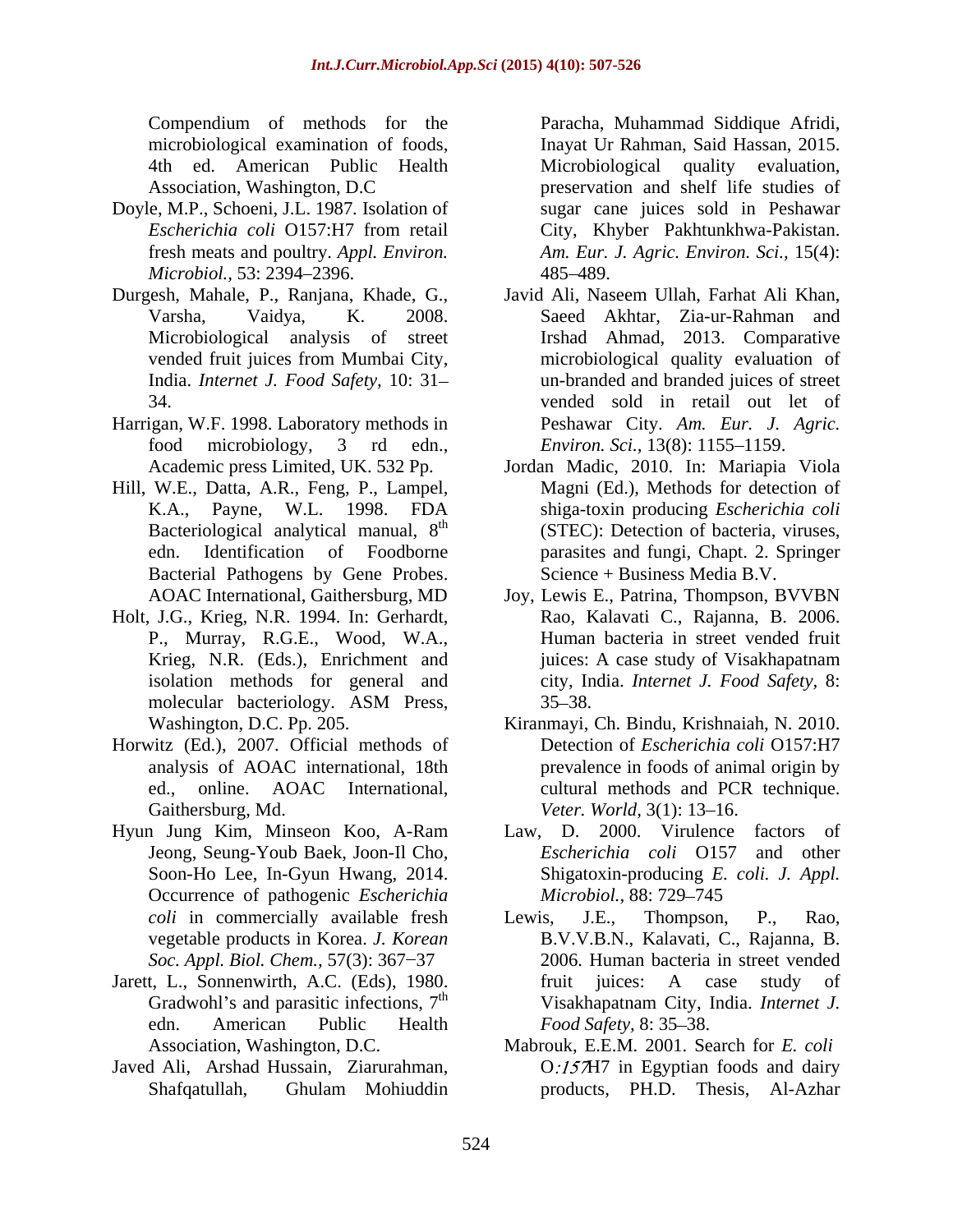- MacFaddin, J.F. 2000. Coagulase test. medical bacteria,  $3<sup>rd</sup>$  edn. Lippincott
- Manna, S.K. 2006. Detection of *Escherichia*
- R.M., Martín-Belloso, O. 2008. Non-
- Moushumi Ghosh, Sarvnarinder Kaur, extracts in carrot-kinnow mandarin *Technol.*, 5: 2120–2131.
- Neelam Arun, Shalini Gupta, Singh, D.P.
- S., Tidiane, O.C.A., Philippe, N.A., De Souza, C., Sababénédjo, T.A. 2007. strategy: Critical review. *Pak. J. Nutr.,*
- *Pyrenoidosa* against some pathogenic bacteria and fungi. *IJPSR,* 3(12): 4866
- Oliveira, A.C.G., Seixas, A.S.S., Sousa, sugarcane juice sold at street stands and juice handling conditions in São Carlos,

University.

- Biochemical tests for identification of Saurab, K.M., Mrityunjoy, A., Majibur, <sup>rd</sup> edn. Lippincott **R.M. 2013. Microbiological study of** Williams and Wilkins, Philadelpha. Pp. vendor and packed fruit juices locally 105 19. available in Dhaka city, Bangladesh. Rashed, N., Aftab, U, Md., Azizul, Md. H., *Int. Food Res. J., 20(2): 1011-1015.*
- *coli* O157 in foods of animal origin by Reza Robati, Sakineh Gholami, 2013. culture and multiplex polymerase chain Estimation of virulence genes of Shiga reaction. *J. Food Sci. Technol.,* 43(1): 77 79. juice purchase and vegetables in Mosqueda-Melgar, J., Raybaudi-Massilia, Tehran/Iran. *Eur. J. Exp. Biol.,* 3(2): toxin producing *Escherichia coli* from 457 462.
- thermal pasteurization of fruit juices by Rita María Cava-Roda, Amaury Taboada combining high-intensity pulsed Rodríguez, María Teresa Valverde electric fields with natural Franco, Fulgencio Marín-Iniesta, 2012. antimicrobials. *Innovat. Food Sci.* Antimicrobial activity of vanillin and *Emerg. Technol.*, 9: 328–40. mixtures with cinnamon and clove Abhijit Ganguli, 2007. Inactivation of *listeria.monocytogenes* and *E. coli Escherichia coli* O157:H7 by cinnamon O157:H7 in milk. *Food Bioprocess* Foreigns 11, 2000. Congulate test. **Exhibition** 12, 2001. This and the simulate test in the simulate test for the simulate test in Simblica and Value and Paulo and Paulo and Paulo and Paulo and Paulo and Paulo and Paulo an essential oils in controlling *Technol.,* 5: 2120–2131.
- blends. *Indian J. Microbiol.,* 47: 377 381 Mosqueda-Melgar, Robert Soliva-2012. Antimicrobial and antioxidant 2009. Control of pathogenic and property of commonly found spoilage micro organisms in fresh-cut microalgae *Spirulina platensis*, fruits and fruit juices by traditional and Nicolas, B., Razack, B.A., Yollande, I., Aly, alternative natural antimicrobials. Rosa M. Raybaudi-Massilia, Jonathan Mosqueda-Melgar, Robert Soliva- Fortuny and Olga Martín-Belloso, fruits and fruit juices by traditional and alternative natural antimicrobials. *Compr. Rev. Food Sci. Food Safety,* 8(3): 157 180.
- Street-vended foods improvement: Shakir Uddin Ahmed, M., Tania Nasreen., contamination mechanisms and Badrunnessa Feroza, Sahana Parveen, application of food safety objective 2009. Microbiological quality of local 6(1): 1 10. juices in Dhaka City, Bangladesh. Nostoc Muscorum, 2012. *Chlorella Bangladesh J. Sci. Ind. Res.,* 44(4): market vended freshly squeezed fruit 421 424.
	- 4875. 2009. Principal components analysis C.P., Souza, C.W.O. 2006. attendance. In: World Congress on Microbiological evaluation of Computers in Agriculture, 7, Silva, F. de A.S.E., Azevedo, C.A.V.de., in the software assistat-statistical Computers in Agriculture, 7, American Society of Agricultural and Biological Engineers, Reno-NV-USA.

Sivakami, R., Sugumar, R., Benila Smily,